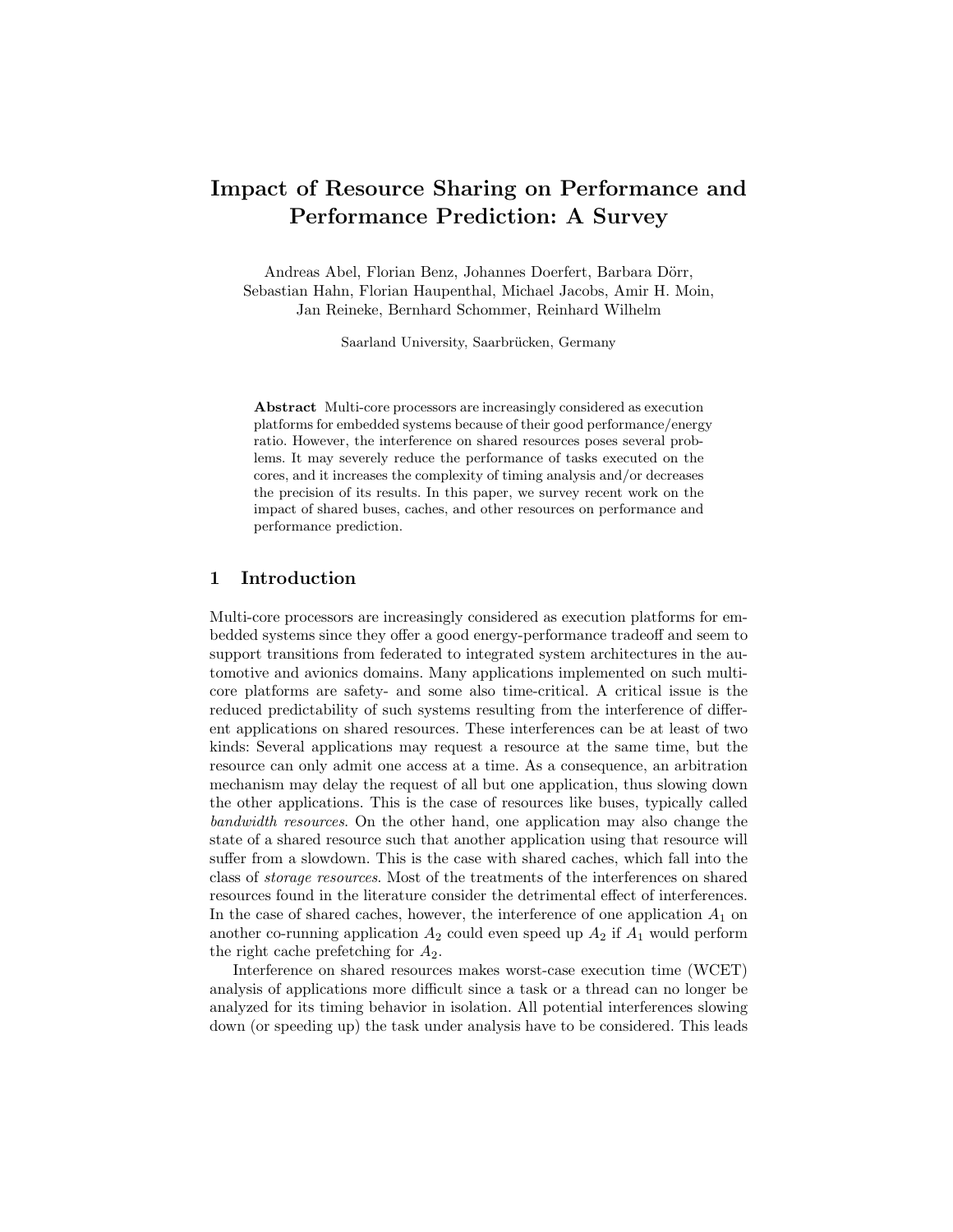to a combinatorial explosion of the analysis complexity, as all possible interleavings of different threads have to be analyzed. For that reason, currently, no sound timing-analysis method for multi-core platforms with shared resources exists.

This survey considers several aspects of the execution of sets of tasks on multi-core platform that have to do with the interference of the tasks on shared resources. One question is how the actual performance of tasks is slowed down by other co-running tasks. The other is how to compute bounds on the slow-down in order to derive guarantees for the timing behavior. A major problem is the increased complexity of this task compared to the single-task single-core case.

Caches are a particular case of storage resources. Several approaches exist for the treatment of shared caches in attempts to derive timing guarantees. Cache partitioning eliminates the interference between tasks. Static analysis of non-partitioned shared caches attempts to safely bound the interference. The definite comparison between these two approaches has yet to be done.

Buses are instances of bandwidth resources. Several protocols exist for the arbitration of shared buses, which can be classified as either time-driven, eventdriven, or hybrid combinations of both. Static analysis can be used to determine good slot assignments in time-driven protocols like TDMA, and it can be used to determine bounds on the access delays in event-driven state-based protocols like FCFS and round robin.

#### 1.1 Ways to derive guarantees

In order to guarantee the timeliness of tasks in a hard real-time system, one needs upper bounds on the execution times of the tasks.

As long as a task executes in isolation on a multi-core system (without corunning tasks), existing techniques for timing estimation could be applied. In case of parallel workloads (with co-running tasks), a sound approach for timing analysis of multi-core systems has to take into account the interferences, as described in detail in Sections 2 and 3.

Approaches to determine upper bounds on execution times of tasks on multicore processors can be classified into two groups:

- Approaches achieving performance isolation by hardware and/or software techniques, e.g. by employing TDMA arbitration of busses. Performance isolation implies timing composability and permits the use of standard singlecore timing analysis techniques with minor modifications. While this makes timing analysis comparatively easy, the challenge in such approaches is to make efficient use of shared resources by partitioning them appropriately for the given workload.
- Approaches analyzing the mutual effects of co-running tasks on each other's execution time. Such approaches require new timing analysis techniques that differ greatly from those employed in the single-core single-task case.

Different methods have been proposed or are pursued to derive guarantees for the timeliness of sets of tasks in a parallel workload setting when performance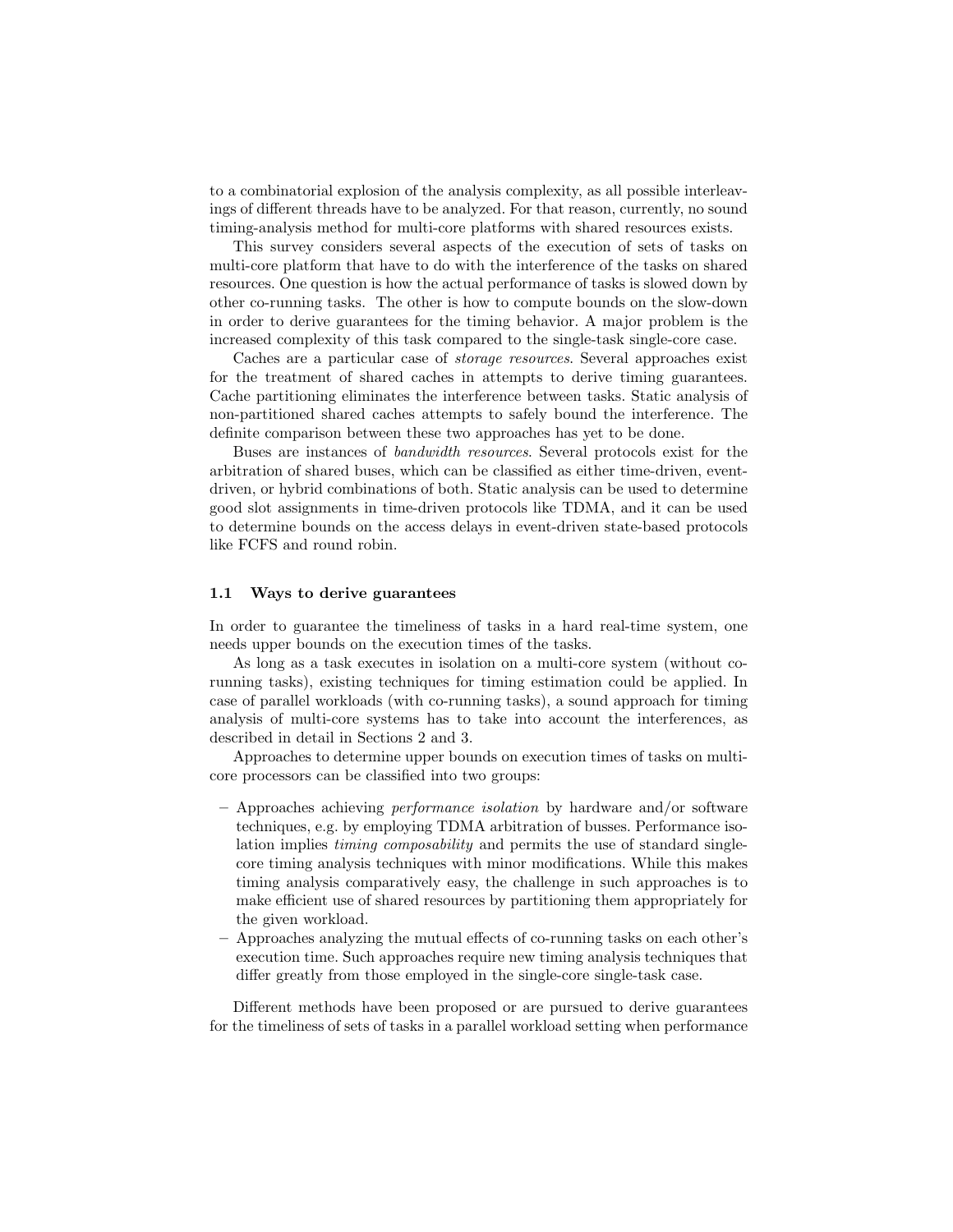isolation is not given. First, there is the classification according to whether the software is analyzed or executed.

- The static analysis of a whole set of concurrently executed applications may deliver a sound and precise guarantee for the timing behavior. The problem is the huge complexity of this approach.
- Measurement-based methods are in general not able to derive guarantees, neither in the single-core nor in the multi-core case.

The particular contribution to the execution-time bounds of the interference on shared resources can be dealt with in different ways:

- The Murphy approach assumes maximal interference on each access to a shared resource [1]. This assumption can be easily integrated into existing single-core timing analysis techniques. The Murphy approach will clearly give sound, but the most pessimistic execution-time bounds.
- The slowdown factor approach attempts to explicitly quantify the worstcase impact of the interferences in shared resources on the timing of a task caused by co-running tasks. The obtained slowdown factor can then be used to obtain an estimate on the execution times of a task in a parallel workload from an estimate in the isolated case. Existing approaches aim at quantifying the slowdown of a task in the worst case by measurement-based techniques. These measurement-based approaches employ so-called resourcestressing benchmarks, which are constructed for particular resources to produce the maximal slowdown on co-running tasks due to conflicts on this resource. In Section 4, we will see that attempts in this direction may be both unsound and overly pessimistic. Resource-stressing benchmarks are, in general, independent of the application that is slowed down by co-running these benchmarks. Therefore, one single resource-stressing benchmark can hardly slow down the application in the worst way. The fact that resourcestressing benchmarks might not be sound is demonstrated by an imaginary application-specific worst companion (see Section 4).
- Finally, the static analysis of a whole set of concurrently executed applications may deliver a sound and precise guarantee for the timing behavior. The problem is the huge complexity of this approach. To reduce analysis complexity, existing static analysis approaches separate analysis into two phases: The first phase determines a bound on the execution time of each task in isolation and a characterization of its resource-access behavior. The second analysis phase then uses this characterization to bound the impact of interference on the execution times of all tasks. The sum of the two bounds for each task then yields an estimate of the task's worst-case execution time. Such approaches are discussed in Section 2. For soundness, all of these approaches rely on timing compositional hardware architectures [2], which permit to account for the cost of interference in such a compositional way. Unfortunately, many existing hardware architectures exhibit domino effects and timing anomalies and are thus out of the scope of such an approach.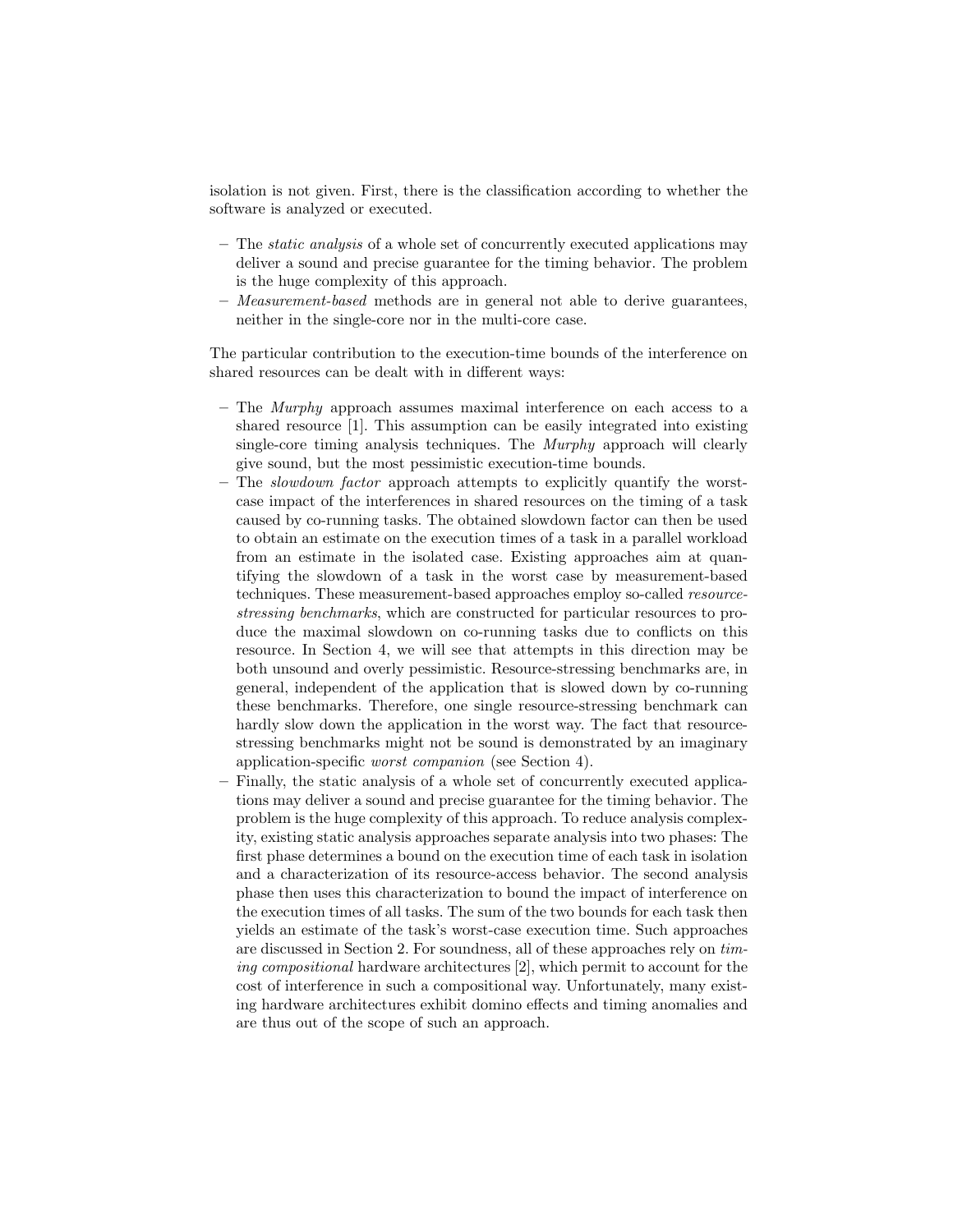#### 1.2 Terminology

We will need a few terms for this survey. The *(individual)* access delay is the interval between the time of an individual access request and the time when this request is granted. This can sometimes be determined by measurement. The worst-case access delay is the access delay in a worst-case scenario. It is typically derived from the arbitration protocol and some system parameters, e.g. the number of concurrently executed tasks and the slot size in bus protocols. The overall access delay is the sum of all the access delays encountered during a task's execution. An upper bound on the overall access delay is sometimes used in combination with a WCET estimate to compute a worst-case response time (WCRT) estimate.

# 2 Bandwidth Resources, in particular Shared Buses

In computer architectures, buses are used to transfer data between different components of a computer. The components allowed to access a particular bus are called the accessors of the bus. In order to reduce cost and complexity of the overall system, often only one accessor is allowed to access the bus at a time. In this case, the limited bandwidth of such a shared bus is shared solely along the dimension of time. We only consider such buses in the following.

Several accessors may attempt to access the bus at the same time and thus cause a bus conflict. Arbitration mechanisms resolve bus conflicts by only granting access to one accessor at a time. There are three main classes of resource arbitration mechanisms. Time-driven arbitration uses a predefined bus schedule, which assigns time slots of fixed size to particular accessors. This is commonly referred to as TDMA (Time Division Multiple Access). Event-driven arbitration mechanisms decide at runtime, which accessor is granted resource access next. These decisions usually depend on the access histories of all accessors. Prominent examples are Round Robin or FCFS (First-Come-First-Serve) resource arbitrations. *Hybrid arbitration* mechanisms split their arbitration period into segments of fixed length. Static segments use time-driven resource arbitration and dynamic segments use event-driven resource arbitration. A member of this class is the FlexRay [3] bus protocol used in the automotive industry [4,5].

One can distinguish between synchronous and asynchronous bus accesses. Requests for asynchronous access to a shared bus can be buffered until they are finally granted by the arbiter. This way, the requesting application can immediately continue its execution. Applications that only rely on asynchronous resource accesses can achieve the same performance as in combination with a dedicated bus provided sufficient buffer sizes, enough bandwidth, and sufficiently delayed accesses to the results. In contrast, requests for synchronous access, e.g. memory load requests, block the requesting application until they are granted by the arbiter. The blocking of requests for synchronous bus accesses leads to additional stalls of the requesting processing unit. Such bus interference effects may decrease the performance of a processing unit compared to a dedicated bus scenario on average as well as in the worst case.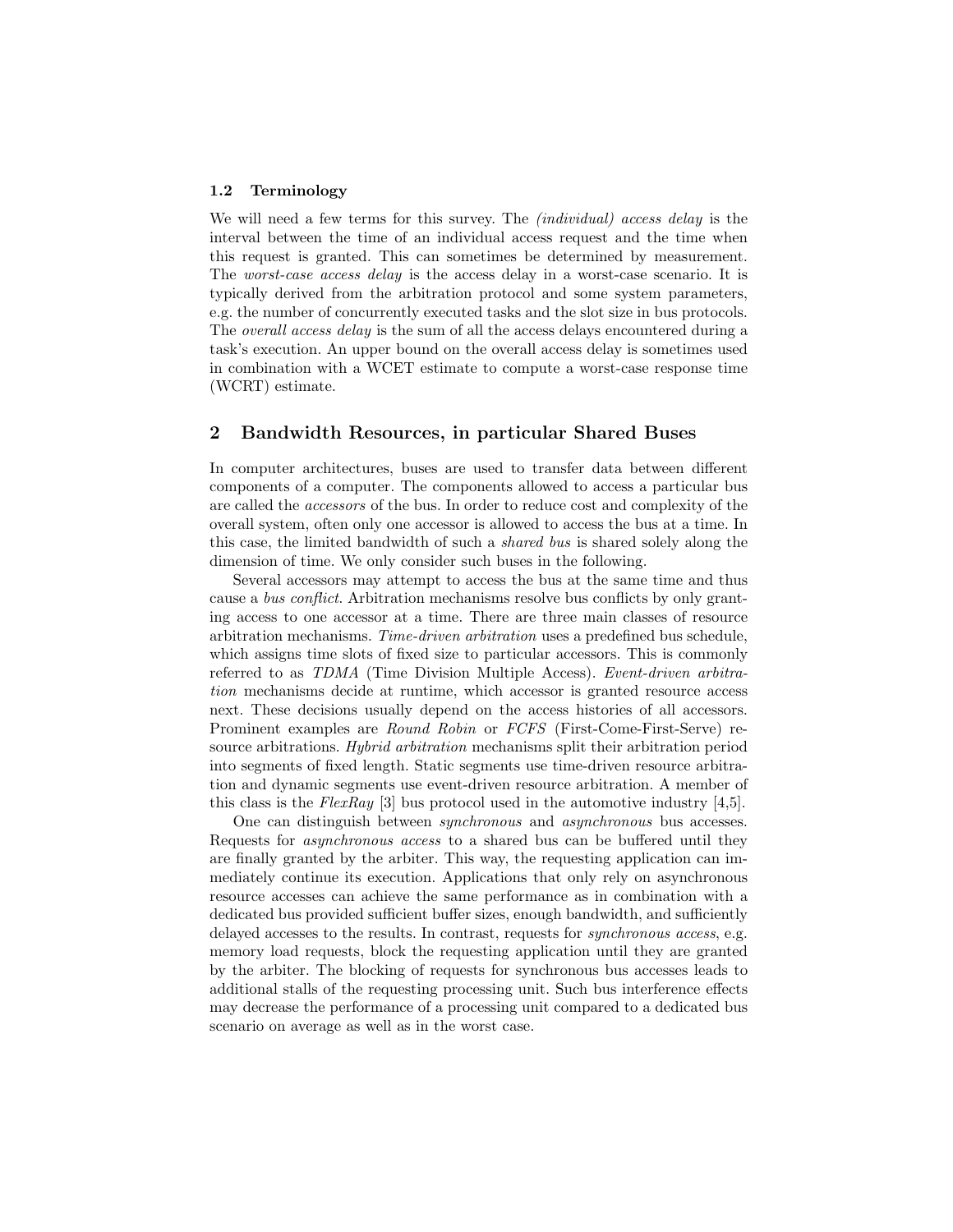In a multiprocessing environment, a processing unit may access a shared bus explicitly or implicitly. Explicit accesses are performed by commands occurring in the program, and can therefore be more easily analyzed than implicit accesses. A first-level cache, private to a processing unit, for example, accesses a shared memory bus for cache reloads. The cache-coherence protocol for private caches also accesses the shared bus. Implicit accesses are harder to track by static analysis than explicit accesses since they are subject to more uncertainty.

#### 2.1 Analysis Approaches and Task Model

Naive bounds on the WCET and WCRT of tasks assume bus access requests to always be granted immediately. They are obviously not sound in the presence of bus interferences. A common approach is to first derive naive bounds on the WCET and to account for possible interference effects in an additional analysis step focussed on the bus interference.

Literature on worst-case timing analysis for systems with shared bus resources and synchronous bus accesses is mainly concerned with this additional analysis step. The common assumption is that adding the access delays to the naive timing bounds will lead to sound WCET bounds. This can only be guaranteed for compositional timing models of hardware platforms [2].

To simplify the analysis of bus interference, all surveyed approaches adopt a task model based on so-called superblocks. Each task is described as a sequence of superblocks (see Figure 1). Upper bounds on the amount of computation time (exec<sub>i</sub>) and the number of resource accesses ( $\mu_i$ ) per superblock ( $s_i$ ) serve as input and are used as common abstraction of tasks [6]. The bounds on the amount of computation time are assumed to be the result of a naive WCET analysis ignoring completely the time needed to access the bus. For simplicity, our figures assume that a bus access always takes one time unit to be served once it is granted. In the presence of implicit bus accesses it can be a major challenge to derive tight bounds on the number of resource accesses of a superblock. This is an open research problem.

| $s_0$        | 81           | $^{s_2}$     |
|--------------|--------------|--------------|
| $exec_0 = 4$ | $exec_1 = 6$ | $exec_2 = 3$ |
| $\mu_0=2$    | $\mu_1=3$    | $\mu_2=3$    |

Figure 1. A task consisting of three superblocks

The approaches in the literature differ in the class of resource arbitration considered. While Pellizzoni et al. [7,8] are concerned with event-driven resource arbitration mechanisms, Schranzhofer et al. [6] treat TDMA resource arbitration. The determination of safe timing bounds in the presence of a shared bus and a hybrid arbitration mechanisms is described in Schranzhofer et al. [9].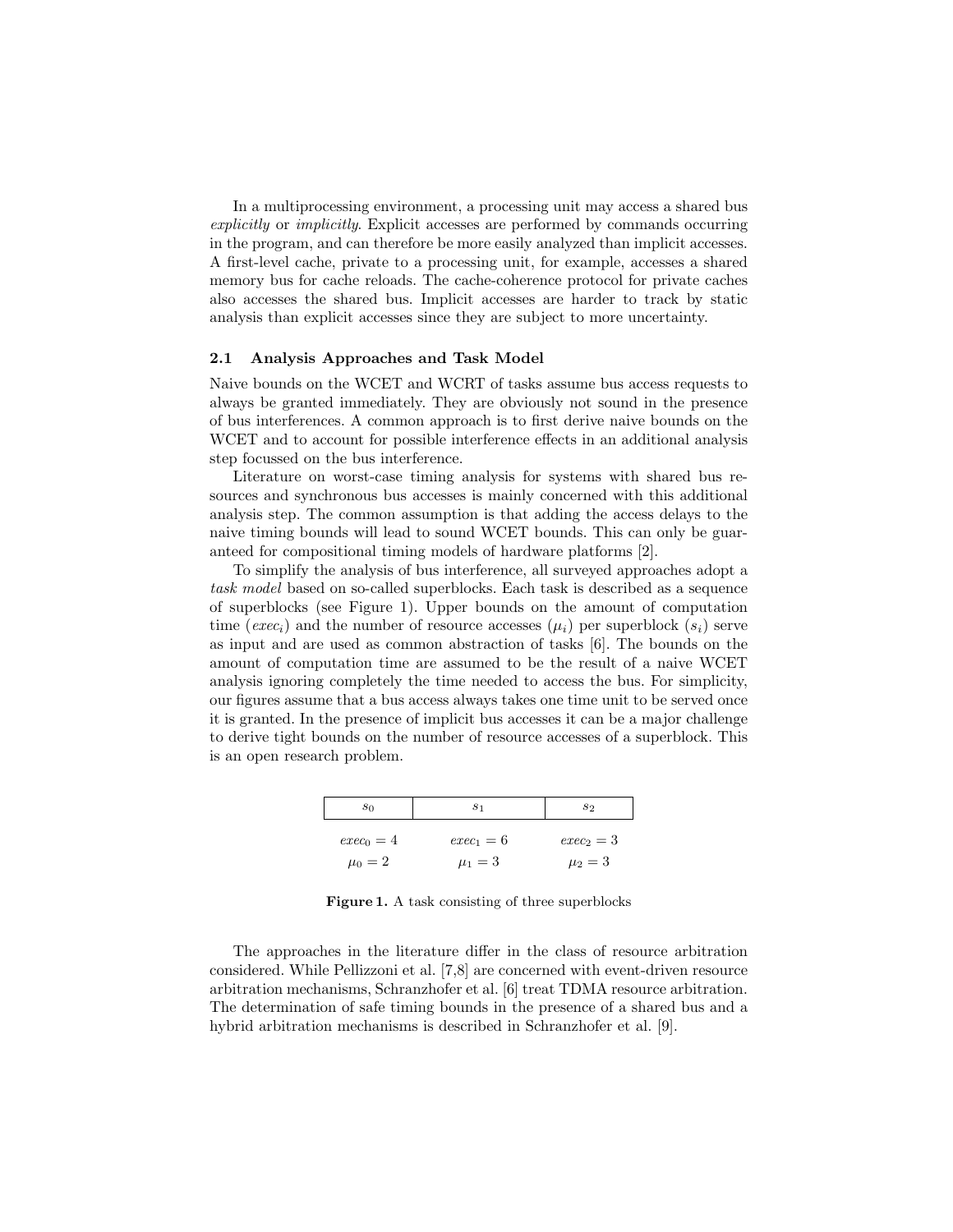Time-driven Resource Arbitration An inherent property of time-driven resource arbitration is that the overall access delay experienced by a task on one processing unit is independent of the access requests issued by concurrent accessors. Thus, current approaches for worst-case timing analysis of systems with shared TDMA buses bound the overall access delay of a given task by considering its bus accesses and their possible distributions across a known bus schedule [6]. Optimization approaches try to find a pair of task assignment and bus schedule leading to a low WCRT bound [10].

The overall access delay of the processor under consideration (PuC) is maximized when it is blocked as long as possible by the bus arbitration. The PuC is blocked whenever it tries to access the bus in a time slot assigned to another accessor. Furthermore, it is blocked in a time slot assigned to itself if its access request is released too late to be completed in the current time slot.

The amount of overall blocking experienced by a superblock depends on how its bus accesses and its computation time are distributed within the superblock. Possible distributions are restricted by the given upper bounds on the number of bus accesses and the computation time per superblock. Intuitively, a bus access released early enough in a time slot assigned to the PuC does not lead to any blocking of the PuC. In order to maximize the overall blocking, a distribution of accesses and computation time in the superblock should avoid such access releases as far as possible.

Algorithms to calculate a WCRT bound for a superblock run through a sequence of points in time starting with the worst-case release time of the superblock. For each point in time, they decide if a bus access or a certain amount of computation time could lead to a globally maximized blocking. This decision determines which point in time has to be considered next. Uncertainty in this decision may lead to case splits. Termination is guaranteed as the maximal amount of resource accesses and computation time of a superblock will be consumed at some point in time. Such algorithms construct a distribution of bus accesses and computation time leading to a tight bound on the WCRT. To avoid case distinction and thereby reduce the complexity of the problem, it is possible to use coarse under- and overapproximations as intermediate result. This interval can be further refined using a binary search that excludes candidates guaranteed to be infeasible [6].

A superblock with its upper bounds on the computation time and the number of bus accesses is an abstraction of a fragment of a task. Obviously, these upper bounds may allow for different distributions of bus accesses and computation time across the superblock than those found in the original task. As a consequence, the worst-case distribution of accesses determined by an algorithm may actually be infeasible. The amount of pessimism introduced by the superblock abstraction remains to be evaluated.

In order to decrease the upper bounds on the WCRT of a task, it is beneficial to split it up into superblocks in a way that each superblock either only performs computations or only performs bus accesses. This is referred to as dedicated access model [6]. A deterministic execution model for time-critical systems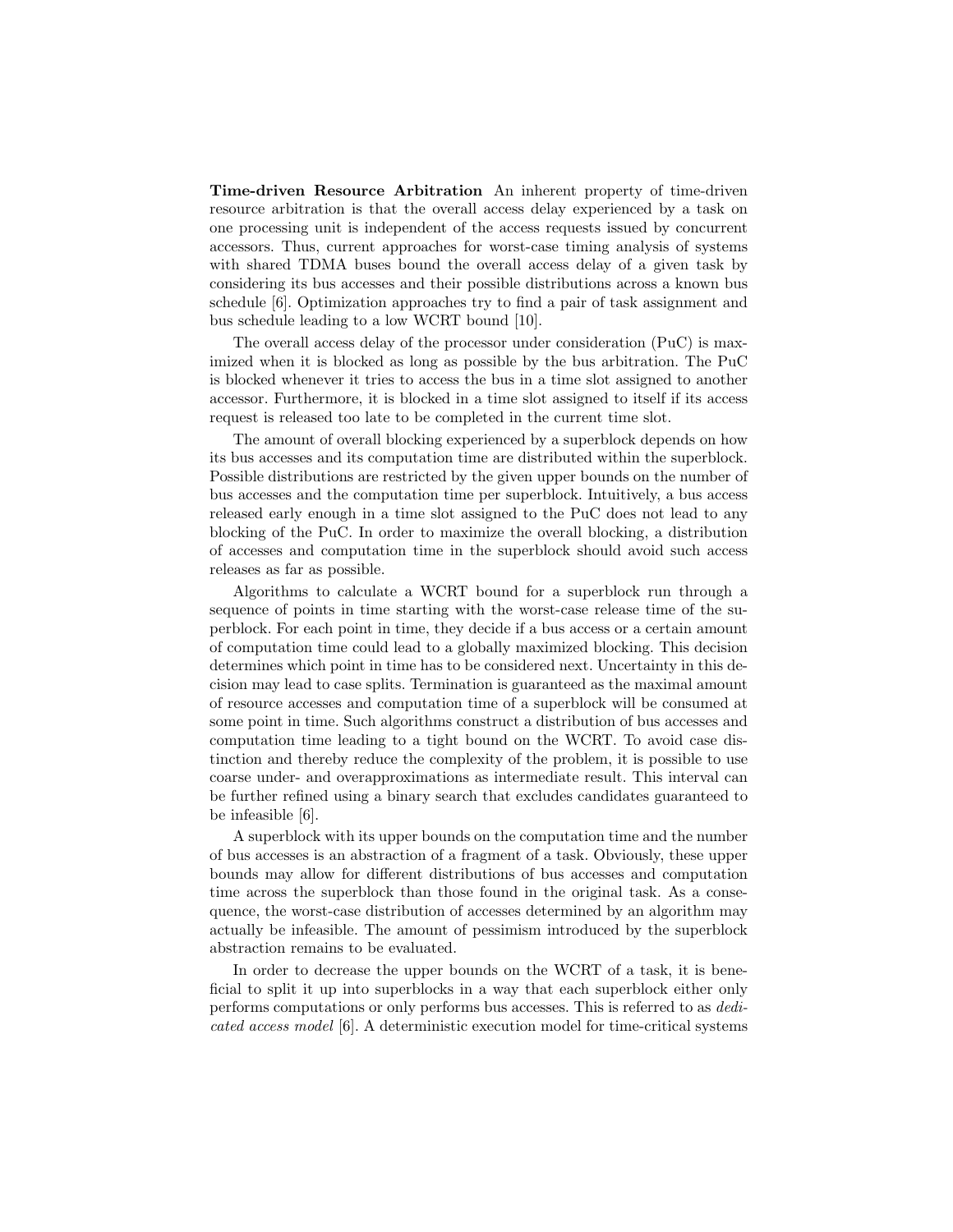introduced by Boniol et al. [11] distinguishes between execution and communication slices in a similar way. The reason for the observed improvement is that the bounds on the WCRT of a superblock are the consequence of very unbeneficial interleavings of its bus accesses and its computation time with respect to the bus schedule's time slots.

However, it is not clear at which granularity superblocks should be abstracted from a task's code. Furthermore, it remains unclear which restrictions a task's code has to fulfill in order to be abstracted to superblocks following the dedicated access model. A simple possibility is to enforce a strict separation of computation and bus accesses by the programmer. This is, however, not possible in the presence of implicit bus accesses, which are not visible to the programmer and have to be detected by a consecutive static analysis.

Event-driven Resource Arbitration It is a common assumption in the literature that the latency of an individual resource access of the PuC can be bounded. Either an arbitration protocol provides this property to all accessors, or at least to the PuC. In the presence of event-driven resource arbitration, there are two approaches to bound the effect of interference, discussed in more detail below:

- 1. By taking into account the arbitration logic.
- 2. By taking into account the amount of competing resource accesses.

In both approaches, the common principle is to construct the worst-case scenario, that is the scenario that maximizes the latency of a request based on the knowledge about the interference.

Knowledge about the maximum number of bus accesses in a superblock of the PuC allows to bound its overall access delay: For round-robin arbitration, the worst-case scenario is that all other processing units are allowed to perform one access before the PuC is allowed to do so [7]. In FCFS arbitration, an interference bound has to additionally take into account the maximum number of access requests that can be released at the same time by concurrent processing units if this number is greater than one  $|8|$ . We call this *delay bounding based* on the arbitration logic. Of course these bounds are only tight provided that the concurrent processing units can really issue this number of bus requests while the superblock is executed. This remark leads us to the second bounding factor on the interference.

It is an inherent property of event-driven arbitration mechanisms, that a processing unit can only be blocked if and when another processing unit is requesting bus access. Furthermore, many event-driven arbitration mechanisms do not allow to interrupt and restart a bus access once it is granted. Provided that these two properties hold, a superblock on the PuC cannot experience more overall access delay than the time needed to perform all the accesses concurrent accessors might release while the superblock is executed [7,8]. We refer to this as delay bounding based on the amount of concurrently requested access time.

In order to bound the amount of concurrently requested access time for a given superblock, all possible interleavings of its bus accesses with concurrent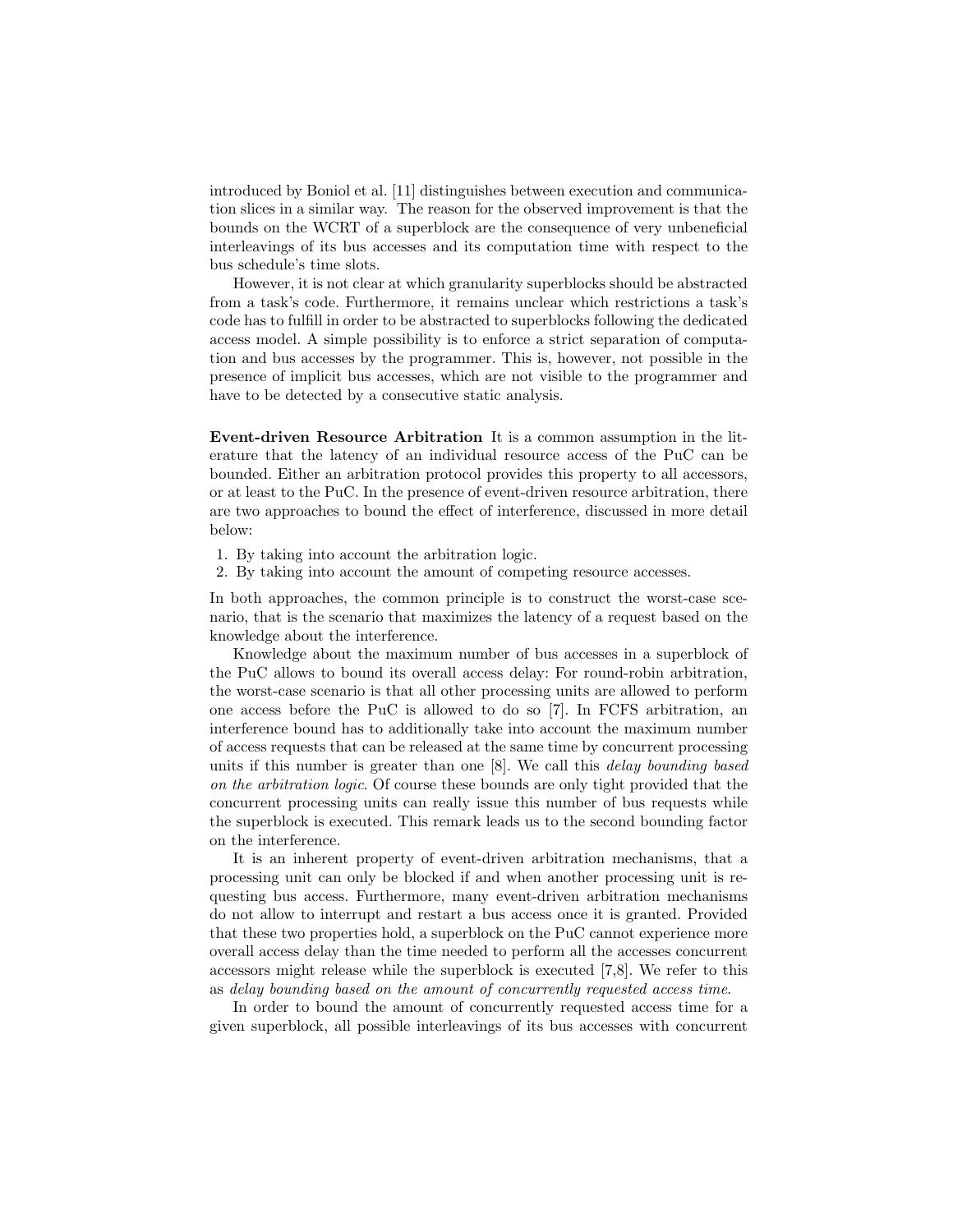access sequences have to be taken into account. As this may be computationally infeasible in general, arrival curves [12,13] are introduced as an abstraction of the concurrent access behavior. They bound the maximal amount of access time that concurrent accessors might request in a time interval of given length. It is possible to obtain them from the superblock abstractions of the task on concurrent processing units [8]. Let function  $R(t)$  describe the cumulative amount of access time requested by a concurrent accessor until time t. An arrival curve  $\alpha(\Delta)$ bounds the amount of access time that can be requested in any time interval of length  $\Delta$ :

$$
\forall t_1: \ \forall t_0 \le t_1: \ R(t_1) - R(t_0) \le \alpha(t_1 - t_0)
$$

The use of arrival curves for more than one concurrent accessor inherently overapproximates the experienced blocking. A longer running superblock can potentially suffer from more delay caused by a particular concurrent accessor than a quickly executed superblock. Therefore, the involved fixed point iteration has to pessimistically assume for each concurrent accessor that it can already profit from the delay caused by all other concurrent accessors. Yet, this loss of precision is bearable regarding the complexity of considering all possible interleavings of bus access sequences of the concurrent accessors.

In addition, arrival curves also incorporate concurrent access sequences that can possibly never be executed in parallel with a particular superblock. Therefore, arrival curves may introduce additional pessimism with respect to the concurrent access request behavior if that behavior exhibits a heterogenous structure along the dimension of time.

Hybrid Resource Arbitration For hybrid resource arbitration, it is more challenging to find a distribution pattern of bus accesses and computation time across the bus arbitration segments that leads to a globally worst response time. When constructing worst-case scenarios, the static and dynamic segments need to be taken into consideration jointly.

While it would be feasible to derive worst-case scenarios considering only the static or only the dynamic segments with the methods described above, the derived bounds would likely be very pessimistic.

To avoid high over-estimation, a dynamic programming approach presented by Schranzhofer et al. [9] enumerates all possible distributions of accesses in a superblock and interfering accesses of concurrent processing units across the segments of the bus arbitration.

#### 2.2 Summary of the State of the Art & Open Problems

It is possible to determine safe bounds on the WCRTs of tasks for systems with synchronous accesses to a shared bus. Upper bounds on the naive WCETs and the number of bus accesses for each superblock are assumed as input. Approaches described in the literature treat different classes of bus-arbitration mechanisms.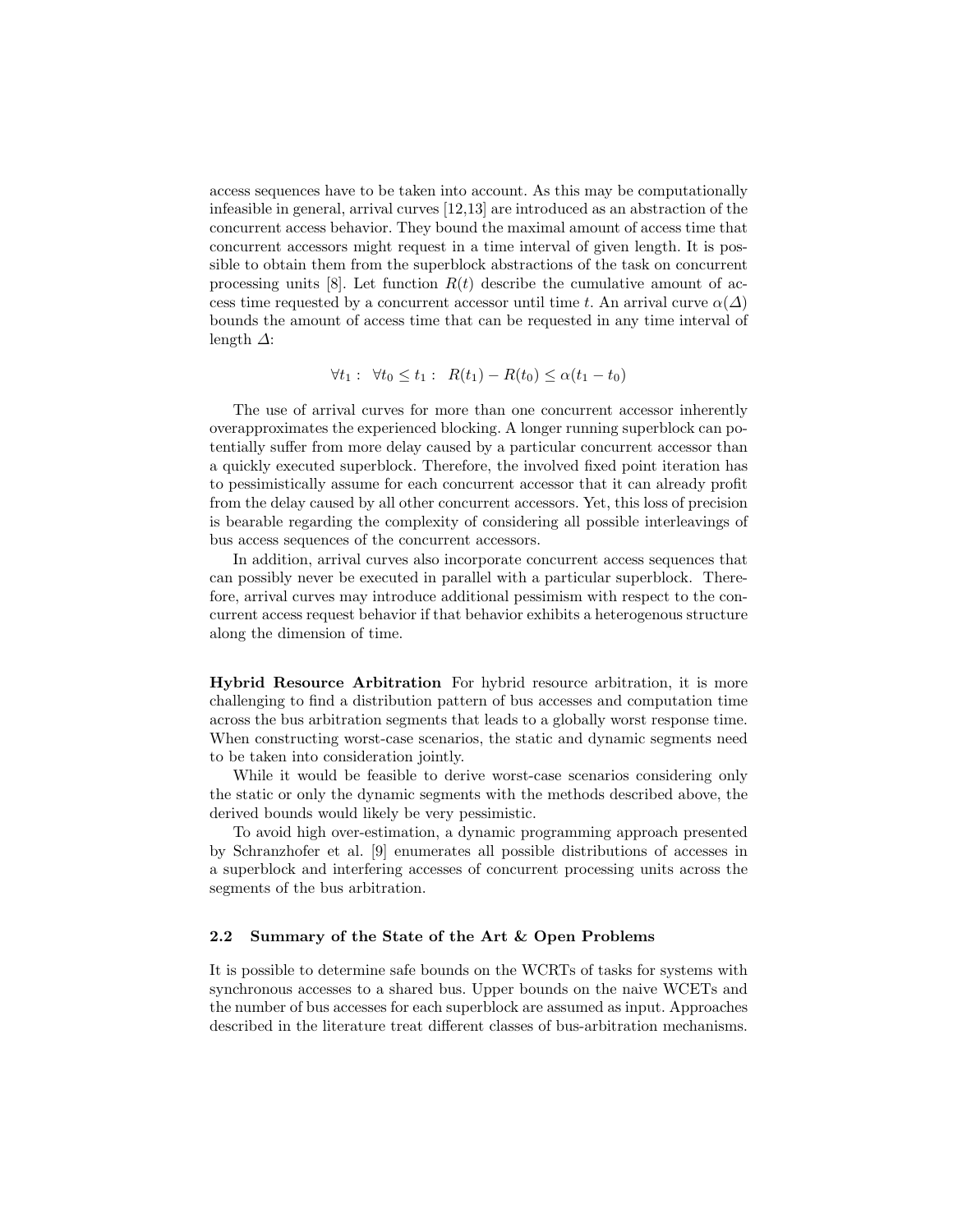Each of the approaches is backed by its own separate, rigorous formalism. It would be beneficial to identify more generic approaches to reason about all classes of arbitration mechanisms treated so far as well as possible future ones.

Furthermore, the current level of abstraction (superblock-based task model, arrival curves) is quite high and possibly results in severe overestimation of the actual interference. It would be valuable to examine the tradeoff between analysis efficiency and precision by studying more precise task characterizations.

All presented approaches require the bounds on the amount of computation time and the access times and delays to be compositional. Therefore most authors assume a timing-compositional hardware platform [2]. Such a platform allows for a precise description of its temporal behavior by a compositional timing model. Future work should consider the treatment of hardware platforms that currently only allow for a precise timing analysis in combination with models exhibiting timing anomalies.

# 3 Storage Resources, in particular Shared Caches

Caches are used to bridge the large latency gap between modern processor pipelines and main memory. They are small, low-latency on-chip memories that buffer a subset of the contents of the main memory. Cache replacement logic decides at runtime which memory blocks to store in the cache. Sequential programs running on single-core machines usually exhibit high spatial and temporal locality and thus experience a high cache-hit ratio. As a consequence, the average memory access latency is close to that of the cache in such a scenario. Precise and efficient static analysis of the behavior of a private cache is possible if the memory accesses of the application and the replacement logic are predictable [14].

Current and upcoming multi-core processors feature private first- and sometimes second-level caches and *shared* higher-level caches. In theory, large shared caches promise a more efficient use of expensive die area than an array of small private caches of the same aggregate capacity: their capacity can be shared flexibly according to the needs of the programs running on the connected cores. In addition, if applications running on different cores share data, they can communicate more efficiently through the shared cache than through main memory.

Unfortunately, the behavior of current shared caches is hard to predict statically. The reason for their unpredictability is the interference between accesses originating from different cores. As with buses, caches cannot serve multiple memory accesses completely in parallel. Pipelining of accesses is possible, but some "bandwidth interference" remains. However, the main challenge with shared caches is that the state of the cache depends on the precise interleaving of accesses from multiple cores. Accesses from different cores are typically served on a first-come first-served basis. Their interleaving thus depends on the relative execution speeds of the applications running on these cores, which—among other things—depend on their cache performance, which in turn depends on the cache state. This cyclic dependency between the interleaving of the accesses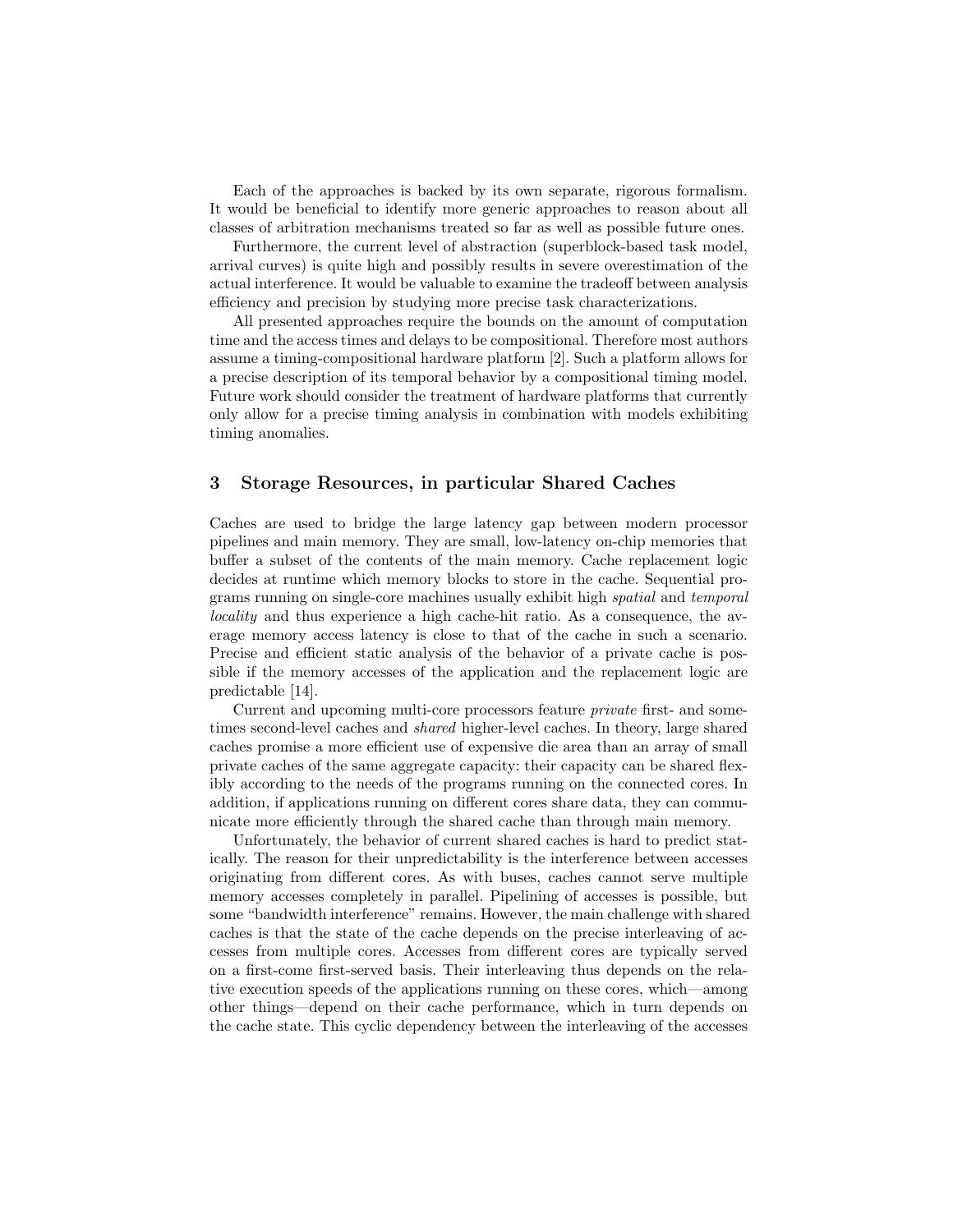and the cache state makes precise and efficient analysis hard or even impossible in general. Additional complications—not detailed in this survey—arise from coherence protocols, which need to be employed when applications running on different cores share memory. Now, even if a shared-cache analysis taking into account the interactions of multiple applications would exist, such an analysis would have to have precise knowledge of all applications, their mapping, and their scheduling. This would render independent and incremental certification impossible.

Maybe unsurprisingly, it has been observed that uncontrolled sharing of caches that does not take into account that cached memory blocks belong to different cores or applications is also detrimental from an average-case performance perspective. For example, an application with low temporal and spatial locality that generates many first-level cache misses can acquire a large portion of the shared cache without any benefit to system performance.

A common approach found in recent literature is to take into account the core or application a cache block belongs to when deciding which block to replace. Typically, the cache is conceptually partitioned among the cores, so that memory blocks compete for cache space only with other memory blocks of the same core. Within each partition a common replacement policy such as least-recently used is applied. The partition sizes are chosen with different objectives in mind, such as aggregate performance and fairness. In addition or even instead of varying partition sizes, some approaches also adapt the schedule of applications with these objectives in mind. Both decisions about scheduling and partition sizes can happen either statically or dynamically and are taken based on a static or dynamic characterization of the different core's memory access behavior.

#### 3.1 Cache Partitioning

In the following, we provide a non-exhaustive survey of the vast existing literature on

- methods to partition caches,
- approaches to determine good partition sizes, and
- methods to schedule tasks taking into account a shared cache.

#### How to Partition a Cache

There are various approaches to partition caches. They can be distinguished by

- the partitioning scheme: set-based [15,16] or way-based [17,18], and by
- their implementation: in software  $[15,16]$  or in hardware  $[19,17,18]$ .

In set-based partitioning, each core is given exclusive access to a subset of all cache sets. This can be realized both in hardware and in software. Hardwarebased solutions can realize set-based partitioning by adapting the mapping of memory blocks to cache sets depending on the core that issued the memory access. If virtual memory is employed and the shared cache is physically-indexed, set-based partitioning can also be realized in software by page coloring [20]: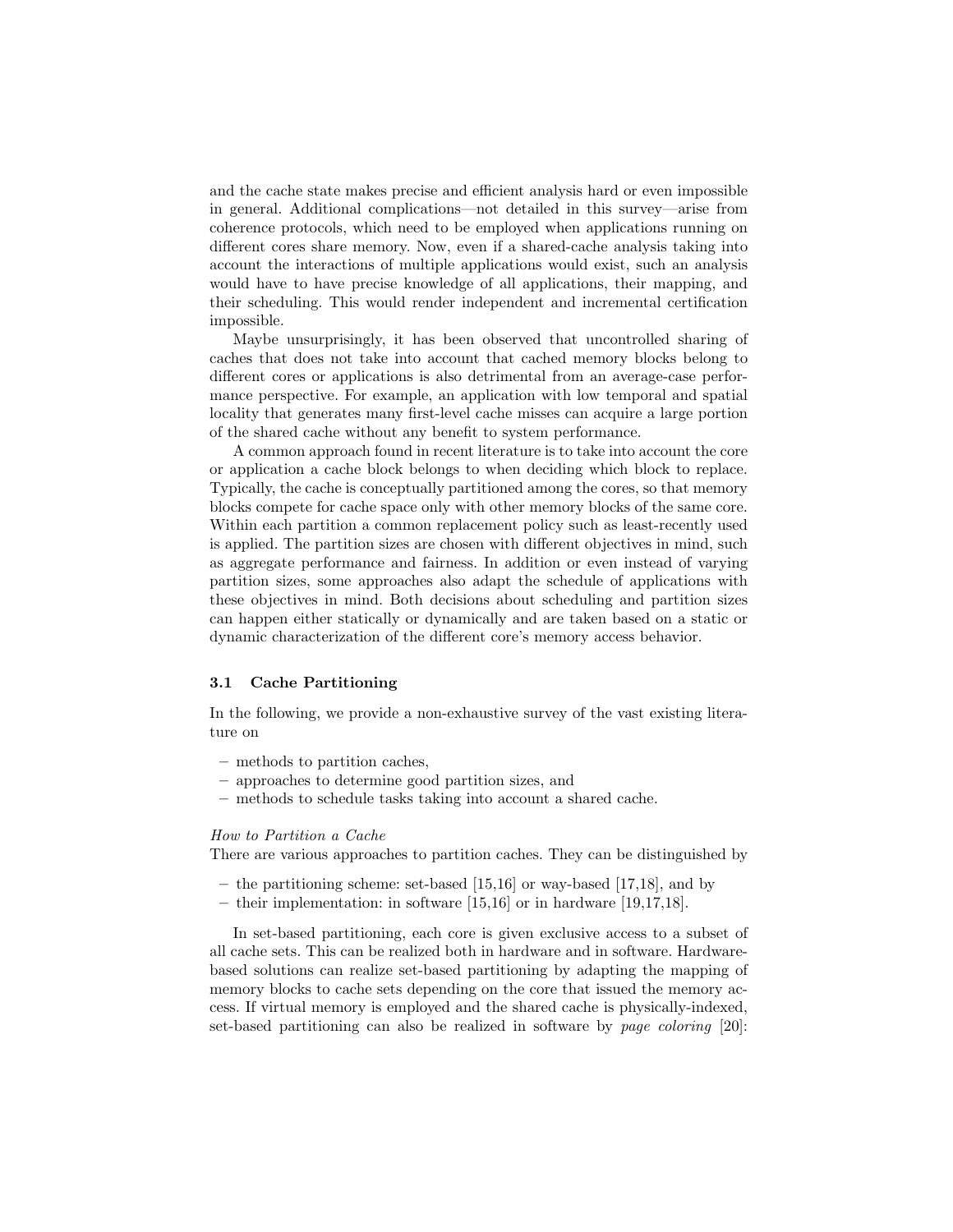In page coloring, physical pages mapping to the same set of cache sets are assigned the same color. Then, the set of colors is partitioned among the different processes. Virtual pages belonging to a particular process are only mapped to physical pages of the colors assigned to that process.

In way-based partitioning, the cache is partitioned along the cache ways: each core is given exclusive access to a subset of all cache ways. This can only be realized in hardware, by accordingly adapting the cache replacement logic.

Both schemes have their advantages and drawbacks: In particular in lowassociativity caches, way-based partitioning only allows for a coarse-grained allocation of the cache space. Set-based partitioning, in particular its hardwarebased variant, allows for a more fine-grained allocation of the cache space as the number of ways usually exceeds a cache's associativity. The main drawback of set-based partitioning is that changing partition sizes is expensive. Changing the coloring of pages or changing the mapping of memory blocks to cache sets implies that the cached data needs to either be invalidated or moved to their new locations in the cache. As a consequence, hardware-based solutions usually rely on way-based partitioning, in which changing partition sizes is cheap. Software-based solutions are forced to rely on set-based partitioning.

How to Determine Sizes of Partitions The choice of partition sizes has a strong effect on the performance of each corunning task, and thus the system performance. Multiple metrics have been proposed to measure system performance, the most common metric being throughput, i.e. the sum of the IPCs (instructions per cycle) of all corunning tasks. Other metrics combine performance with fairness goals.

To arrive at a good partition in terms of a particular performance metric, the effect of a partition size on each corunning task needs to be characterized in some form. The following characterizations have been used to drive the partitioning choice:

- $-$  *Miss ratio curves* [15] capture the miss ratio of a task in terms of the task's cache partition size. Unfortunately, miss ratios, i.e., ratios between cache misses and memory accesses, are not directly correlated with execution times. A high miss ratio does not imply that the task spends much time waiting for memory accesses. Thus, minimizing miss ratios does not necessarily maximize system throughput. A related metric proposed by Tam et al. [21] are stall-rate curves, which capture the share of overall execution time a task is stalled for memory.
- Misses per 1000 instruction (MPKI) in terms of cache size [18]. This metric is much more closely tied to the cache's impact on execution times. Still, it may not be perfectly correlated with the resulting performance in terms of cycles per instruction.
- Cycles per instruction (CPI) in terms of cache size [18]. This would be the ideal metric when optimizing throughput. However, in contrast to MPKI, it is hard to determine efficiently.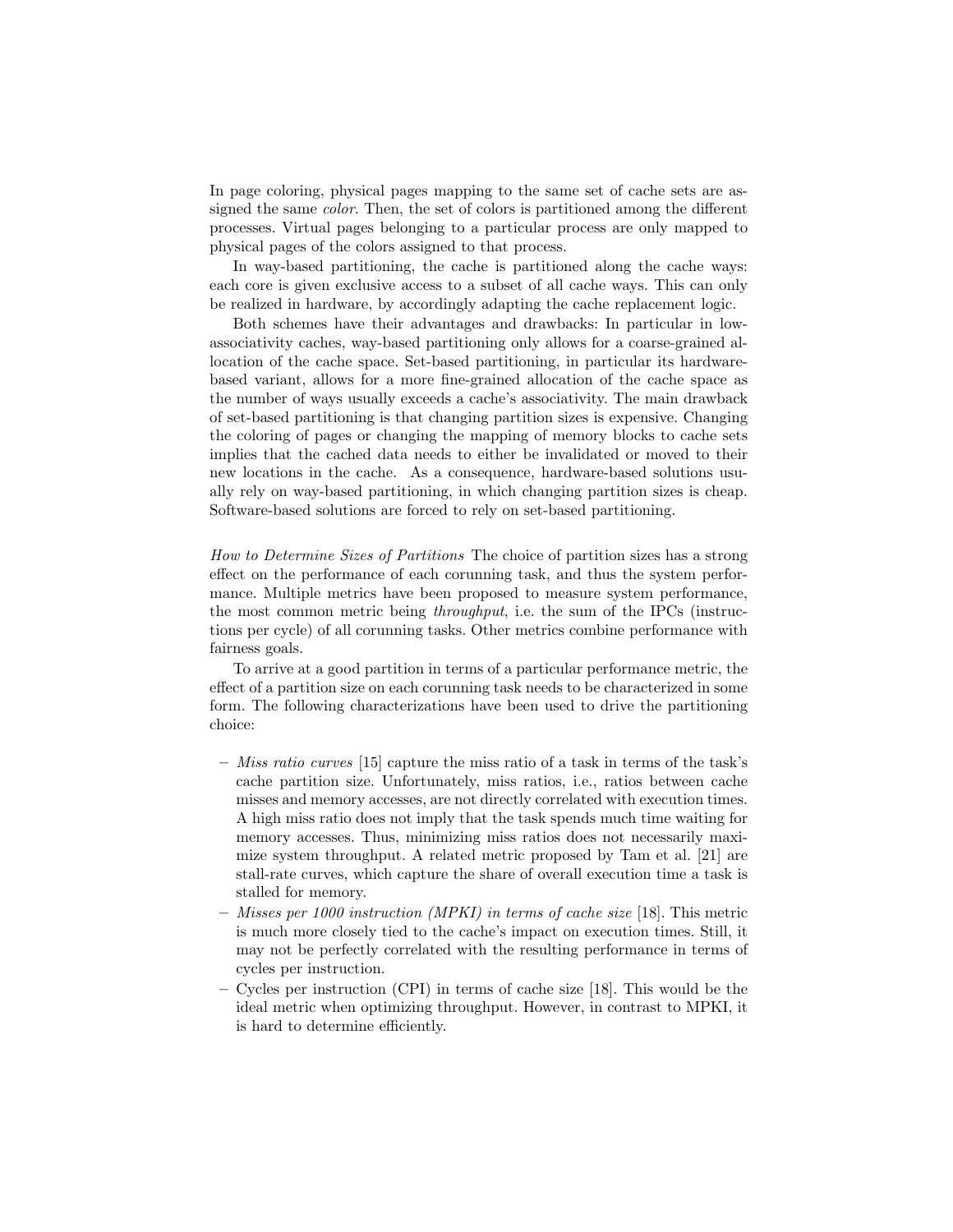The vast majority of the literature is concerned with general-purpose computing, in which the set of tasks changes dynamically and is not known in advance. In this scenario, the characterization of the tasks needs to be performed at runtime. Qureshi et al. [18] propose dynamic set sampling as an efficient and fairly accurate mechanism to estimate the MPKI. The idea is to focus on a small subset of all cache sets and to extrapolate from the observations in this subset to the entire cache. On this small subset, the cache is augmented with additional tags, which are used to dynamically evaluate the effect of providing more cache ways to a particular task. With these additional tags, the hardware is able to count the potential number of cache hits due to each additional cache way.

In a hard real-time context, the task set is known in advance, and a reasonable characterization would be bounds on the WCET of each task in terms of its partition size.

Given the characterization of each of the tasks, dynamic approaches then predict from the past behavior of the tasks, which choice of partitioning is likely to maximize the chosen performance metric in the future. Depending on the partitioning scheme, a reconfiguration overhead needs to be taken into account. This may be particularly severe in case of software-based partitioning. Zhang et al. [15] discuss tradeoffs in a page coloring approach.

Scheduling Approaches In addition to choosing good partition sizes for a given workload, system performance may be improved by optimizing the schedule. This has been considered for general-purpose tasks and his particularly relevant in the hard real-time case, as all the necessary information is present at design time.

Zhao et al. [22] present an approach to dynamic scheduling that is based on their CacheScouts monitoring architecture. This architecture provides hardware performance counters for shared caches that can detect how much cache space individual tasks use, and how much sharing and contention there is between individual tasks. The authors describe three dynamic scheduling heuristics that utilize this architecture:

- Schedule a waiting task that has significant sharing with other already running tasks.
- Schedule a task that still has its working set left in the cache.
- Co-schedule tasks with a small and a large working set.

An approach to static scheduling in a hard real-time context is presented by Guan et al. [23]. They extend the classical real-time scheduling problem by associating with each task a required cache partition size. They propose an associated scheduling algorithm, Cache-Aware Non-preemptive Fixed Priority Scheduling,  $FP_{CA}$ .  $FP_{CA}$  schedules a job  $J_i$ , if

- $-J_i$  is the job of highest priority among all waiting jobs,
- there is at least one idle core, and
- enough cache partitions to execute  $J_i$  are available.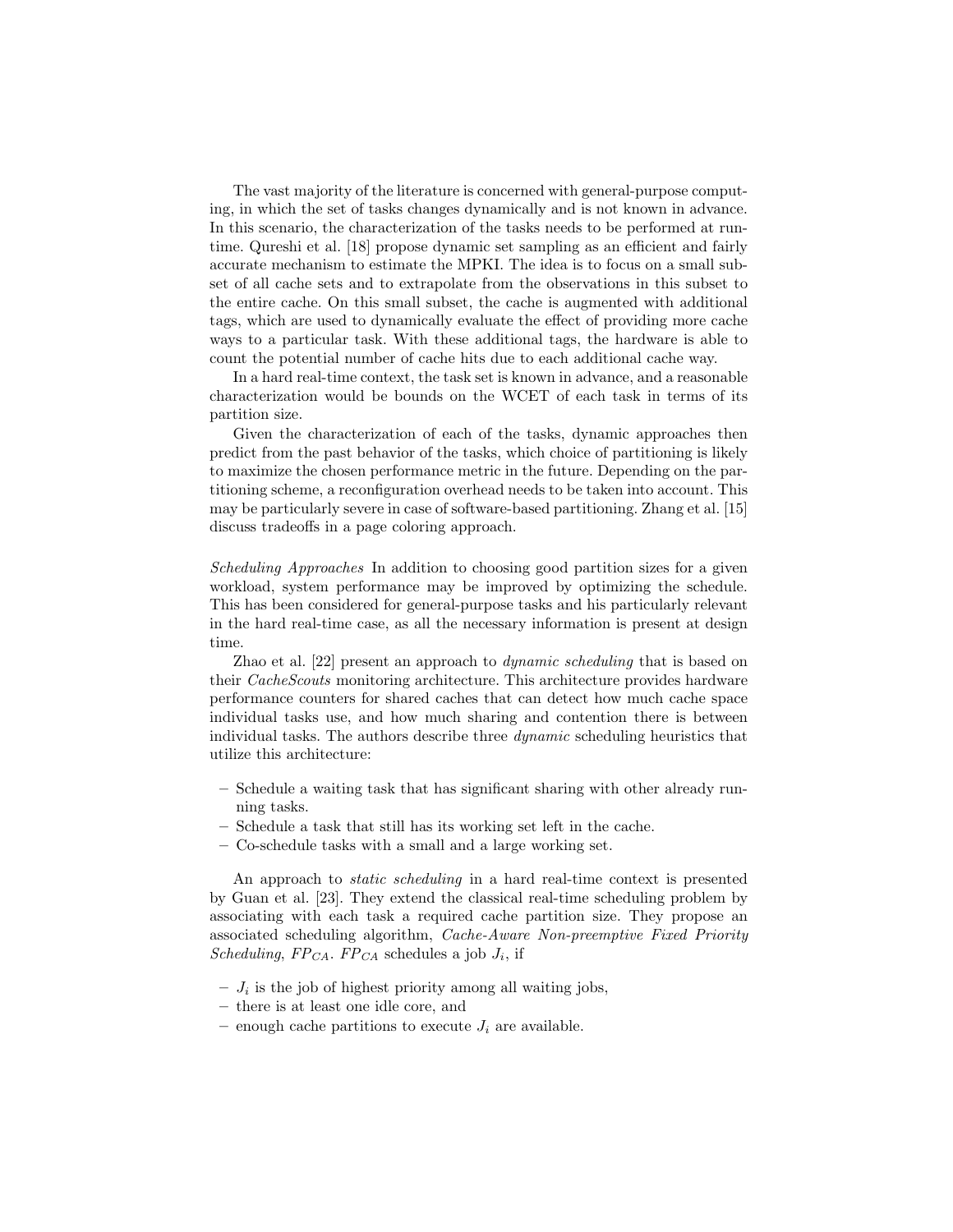They propose a linear programming formulation that determines whether a given task set is schedulable under  $FP_{CA}$ . For higher efficiency, they also introduce a more efficient heuristic schedulability test that may reject schedulable task sets.

#### 3.2 Summary of the State of the Art & Open Problems

Much work has been done in general-purpose computing to optimize averagecase performance by cleverly partitioning shared caches. Much less has been done in the context of hard real-time systems. However, in the case of cache partitioning, hard real-time systems may in fact present a simpler problem: A major remaining challenge is that no real-time scheduling policy taking into account cache space demands is established. The work of Guan et al. [23] is a step in this direction. However, it takes the required cache partition size of each task as an input. Choosing partition sizes to optimize schedulability is an open problem.

In this survey, we have focussed on shared caches. Other storage resources that are increasingly shared in embedded systems are DRAMs and Flash memory. Recently, real-time memory controllers for SDRAM have been proposed that provide bandwidth and latency guarantees to their clients [24,25,26]. These controllers are based on a combination of predictable arbitration mechanisms, such as TDMA, and DRAM-specific access patterns that eliminate the dependence of latencies on the execution history.

# 4 Assessing the Impact of Resource Sharing on Performance by Measurements

As described earlier in Section 1.1, one possibility to estimate the timing behavior of tasks is by measurements. In this section, we discuss existing measurementbased approaches that aim at quantifying the slowdown a task experiences when different tasks are executed in parallel.

In a single-core setting, a measurement-based estimate is obtained by multiplying the longest observed execution time by a safety margin. However, it is not possible to directly extend such measurement-based timing analyses from the single-core to the multi-core setting.

First, consider timing analysis before tasks have been mapped to cores and scheduled. Given a set of k tasks executing on a system with n cores  $(k > n)$ , there exist  $\binom{k}{n}$  possible workloads that could be executed in parallel. Hence, without additional knowledge about the mapping and the schedule, it would be necessary to measure the slowdown of a task in each possible workload in order to determine its worst-case timing. This is very expensive by means of analysis time, especially as all measurements have to be repeated in case the task set changes. Therefore, it is desirable to determine workload-independent estimates of the slowdown. In case of timing analysis after the mapping process, this is not a problem.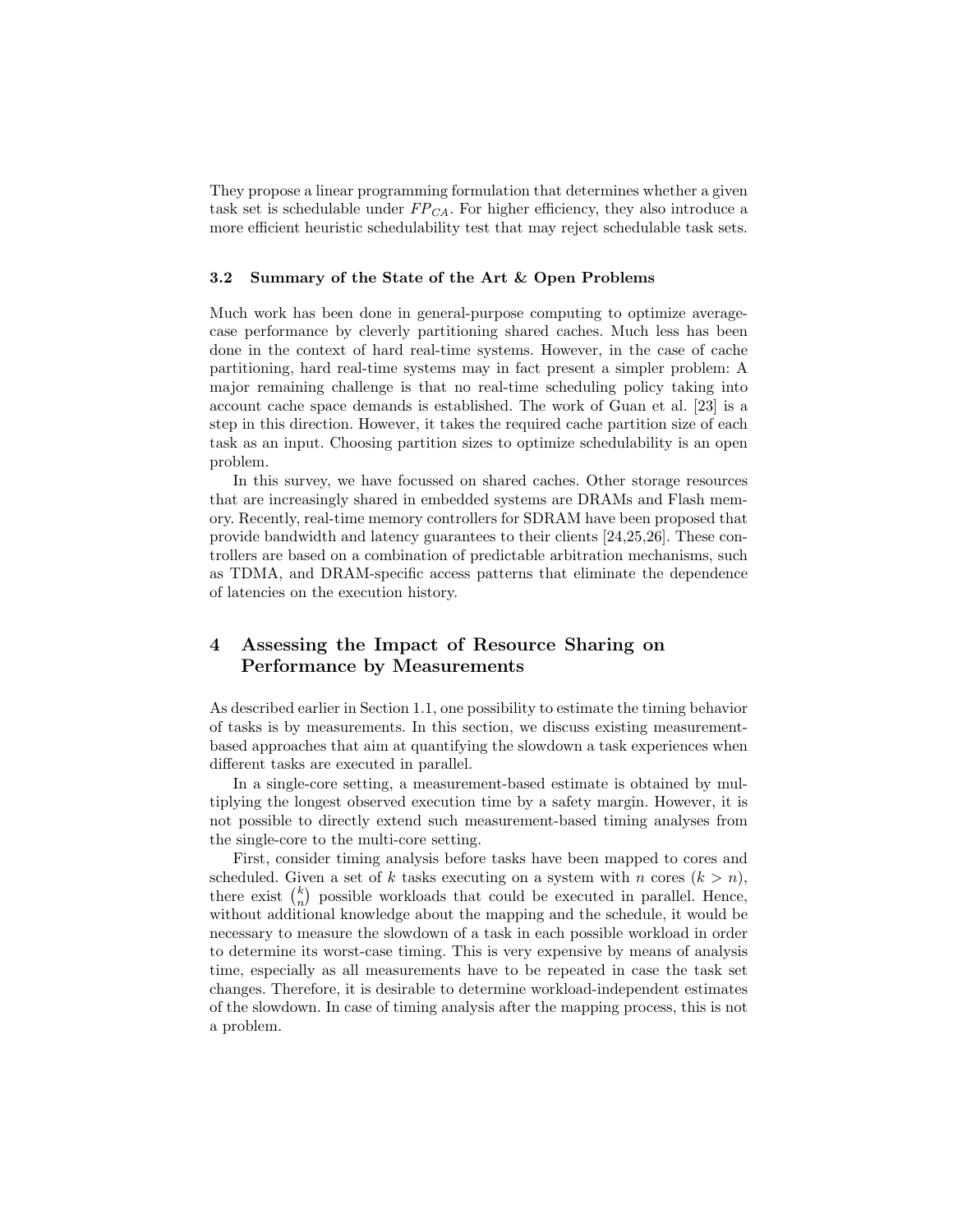Second, the choice of a proper safety margin becomes harder due to the increased variance in execution times. The safety margin is needed to compensate for the potential difference between the highest measured execution time and the actual WCET. With increasing variance, the safety margin must thus be increased as well. Thus the application of the safety margin might lead to a strong overestimation of the WCET in case the highest measured execution time is close to the actual WCET.

To obtain a workload-independent estimate of the slowdown, so-called resource-stressing benchmarks are employed as co-runners during the measurements. A resource-stressing benchmark is a synthetic program that tries to maximize the load on a resource or a set of resources. The interference a resourcestressing benchmark causes on a certain resource is meant to be an upper bound to the interference any real co-runner could cause. Therefore the slowdown a program experiences due to interferences on a certain resource when co-running with a resource-stressing benchmark bounds the slowdown that could occur with respect to this resource in any real workload.

Typically, resource-stressing benchmarks are independent of the application under consideration, but specific to an architecture. They are independent of the application so they can be reused for the analysis of different programs. The architecture under consideration must be taken into account for properly constructing e.g. a benchmark that maximally stresses the bandwidth to main memory: it must be guaranteed that none of the loads performed by the benchmark can be served by any of the caches. Thus the offset between the addresses has to be chosen in such a way that no cache line is accessed twice. For the proper choice of this parameter, architectural information about the width of a cache line is needed.

As an additional aspect, the obtained slowdowns can be used to estimate the timing predictability of an architecture. A significant slowdown implies a possibly high variance in the execution times of a task and thus disallows accurate timing analysis. Hence, it is also a measure for the suitability of a multi-core architecture for time-critical embedded systems.

In the context of hard real-time embedded systems, measurement-based approaches are inappropriate because they cannot derive safe, analytical guarantees. This is because it cannot be guaranteed that the actual WCET is encountered during the measurements. Even the highest measured execution time together with the safety margin is not necessarily an upper bound to the WCET. However, no static analysis that soundly accounts for all interferences in a multicore architecture, has been proposed so far.

In Section 4.1, we present the existing approaches in more detail. In Section 4.2, we discuss the shortcomings of the measurement-based approaches and pose open questions.

#### 4.1 Resource-Stressing Benchmarks

Radojković et al. [27], Nowotsch et al. [28] and Fernandez et al. [29] all employ resource-stressing benchmarks in order to quantify the slowdown of tasks in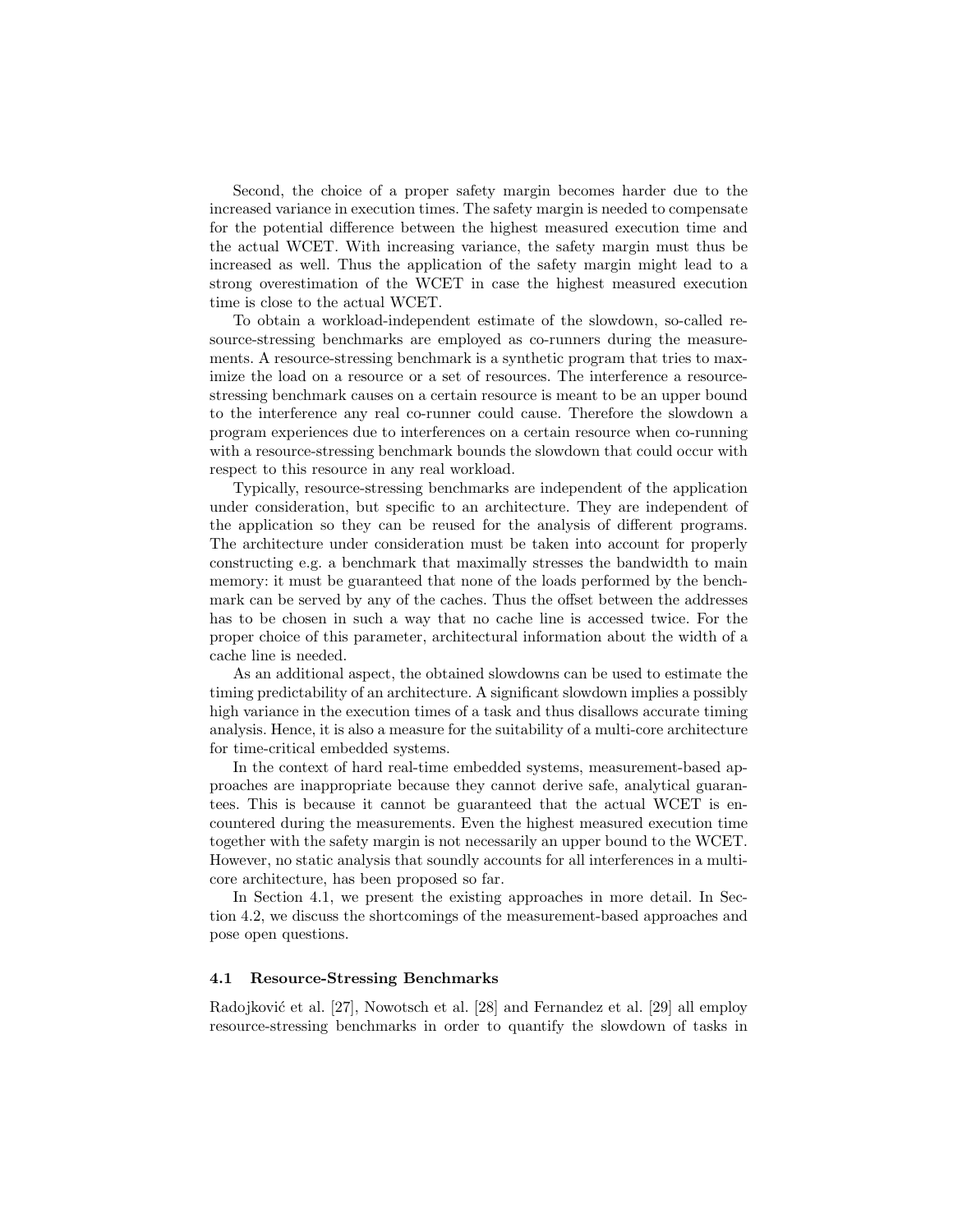a multi-core architecture. In all three approaches, the respective benchmarks are systematically constructed based on the characteristics of the resource to be stressed. A benchmark that aims at stressing, e.g. parts of the memory hierarchy should almost only involve memory operations and avoid local computations.

The approaches differ in the resources and architectures under consideration as well as in the respective evaluation techniques.

Radojković et al. [27] propose benchmarks that stress a variety of possibly shared resources, including functional units, the memory hierarchy, especially the caches at different levels and the bandwidth to the main memory. Experiments are carried out on three architectures with different shared resources in order to show the varying timing predictability, depending on the degree of resource sharing. One architecture offers hyperthreading, i.e. all resources including the pipeline are shared. For the second architecture, only the bandwidth to the main memory is shared between two cores whereas for the third architecture, the L2 cache is shared as well. In order to show the variance of the possible slowdown, measurements are taken for three different scenarios. In the first scenario, only resource-stressing benchmarks are executed concurrently to estimate the worst possible slowdown independently of the application. In the other cases, the application is either executed with another co-running application or with different co-running resource-stressing benchmarks.

Unsurprisingly, the more resources are shared, the larger is the possible impact of resource sharing on execution times. This makes techniques like hyperthreading impractical for systems with hard real-time constraints. The measurements for the different scenarios reveal that the slowdown due to co-running resource-stressing benchmarks drastically exceeds the slowdown measured in workloads only consisting of real applications. This implies that the workloadindependent slowdown determined with co-running resource-stressing benchmarks yields a very imprecise upper bound to the slowdown in any real workload. Therefore, the analysis result might be not very useful in practice.

Nowotsch et al. [28] present benchmarks that stress the memory hierarchy, i.e. the bus to main memory and the caches. The slowdown is measured for workloads exclusively consisting of resource-stressing benchmarks. Several scenarios are considered, testing the influence of different memory configurations (static RAM vs. dynamic RAM) and cache coherency settings on the variance of the observed slowdowns. The overhead due to static coherency (i.e. only checks whether memory blocks in the local caches are coherent) is determined by enabling the coherency flag during measurements although there are no coherent accesses. The overhead due to dynamic coherency (i.e. not only checks, but also explicit memory operations enforcing coherency) is assessed by enabling the coherency flag during measurements in a setting where coherent accesses occur. Measurements are carried out on the Freescale P4080 multi-core processor which is used in avionics.

The outcomes show that the time for concurrent accesses to DDR-SDRAM memory scales very badly with the number of concurrent cores, in contrast to SRAM. Concerning the different cache coherency settings, the results show that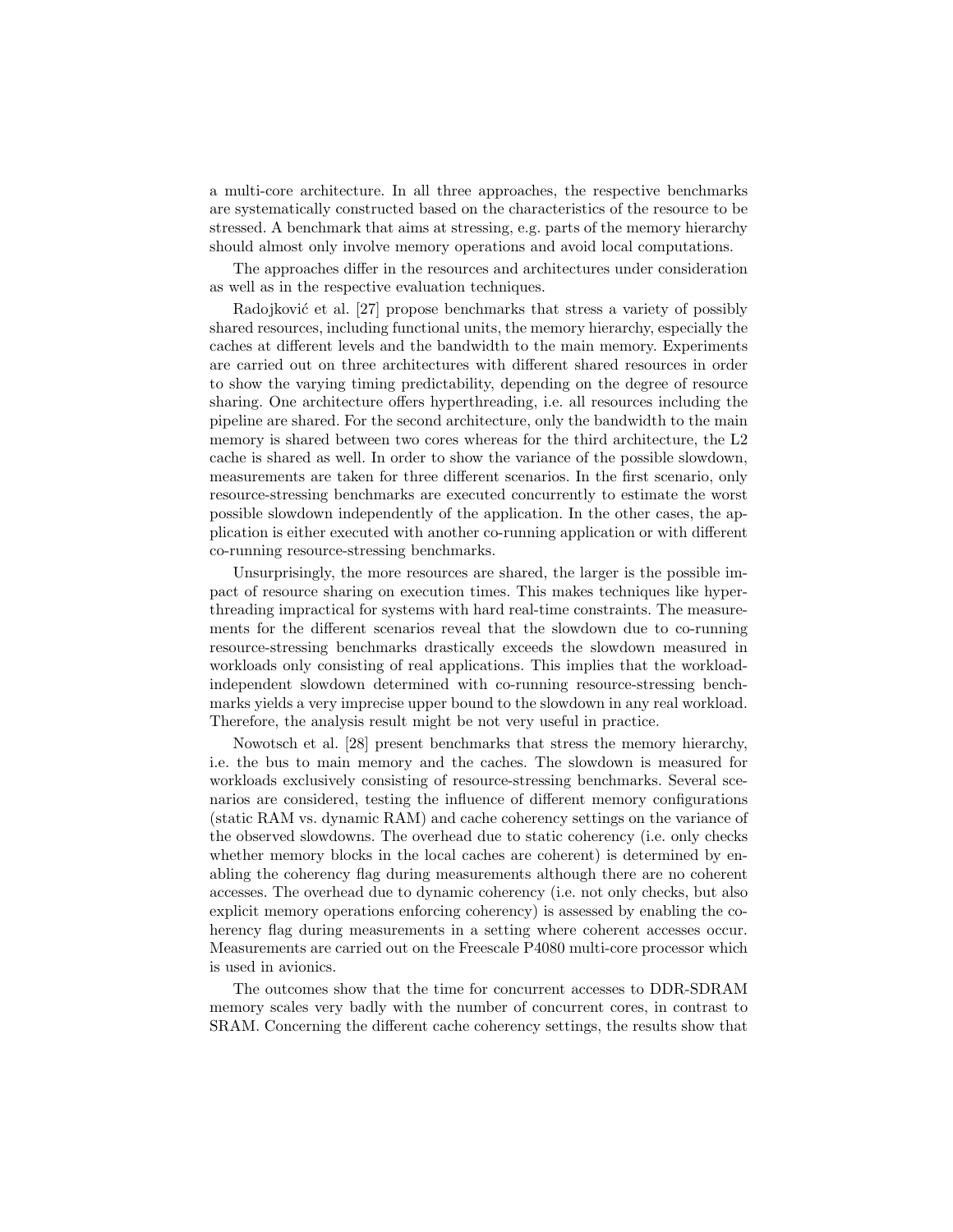even without coherent accesses, static coherency induces an overhead in execution time that should be considered in timing analysis. The impact of dynamic coherency strongly depends on the type of memory operation (read or write). In case of read with concurrent read, dynamic coherency does not cause any slowdown compared to static coherency. For write operations, the execution is slowed down significantly in case of dynamic coherency, regardless of the concurrent operation. This can be explained by the fact that after a write operation, coherency actions are required to keep the memory hierarchy consistent.

The benchmarks used by Fernandez et al. [29] focus on the memory hierarchy of the system, including the caches at different levels as well as the memory controller. In order to evaluate the influence of the underlying operating system on the slowdown due to shared resources, the measurements are performed once on Linux and once on the real-time operating system RTEMS. The overhead in execution time is determined for two types of workloads: task sets exclusively composed of resource-stressing benchmarks and task sets with one application and one co-running resource-stressing benchmark.

The outcomes of the experiments with benchmarks that exclusively stress the private L1 cache through store operations show that a considerable slowdown is produced. This is due to the fact that the L1 cache is write-through, thus store operations lead to bus traffic, L2 cache interference and memory controller accesses. The number of store instructions within an application is identified to be the dominant metric for slowdowns in this architecture. Employing write-back caches reduces this overhead but introduces new overhead arising from cache coherency protocols, as it has been described in [28]. The results produced for the different operating systems show that they have a non-negligible influence as well. For example, whereas the estimated miss rate is 11% for a certain application in a Linux environment, the same application shows a miss-rate of near zero on the RTEMS operating system. Similar to the outcomes of the other papers, the application-independent slowdown measured in workloads with only resourcestressing benchmarks exceeds the application-dependent one.

#### 4.2 Summary of the State of the Art & Open Problems

The state of the art approaches provide measurement-based estimates on the slowdown of a task due to interferences on shared resources caused by corunning tasks. These estimates are then used to roughly classify components of a multi-core architecture with respect to timing predictability. There are two main concerns about the soundness of the measurement-based approaches employing resource-stressing benchmarks.

First, there is neither a proof nor a formal argument why a specific benchmark puts maximal load on a resource. For the storage resources in particular, it is very difficult to argue why their state is affected in the worst possible way. In case of several possible co-runners, these arguments become even more difficult because of the combined interferences.

Second, a resource-stressing benchmark is typically application-independent. An application with memory-intensive as well as computation-intensive parts is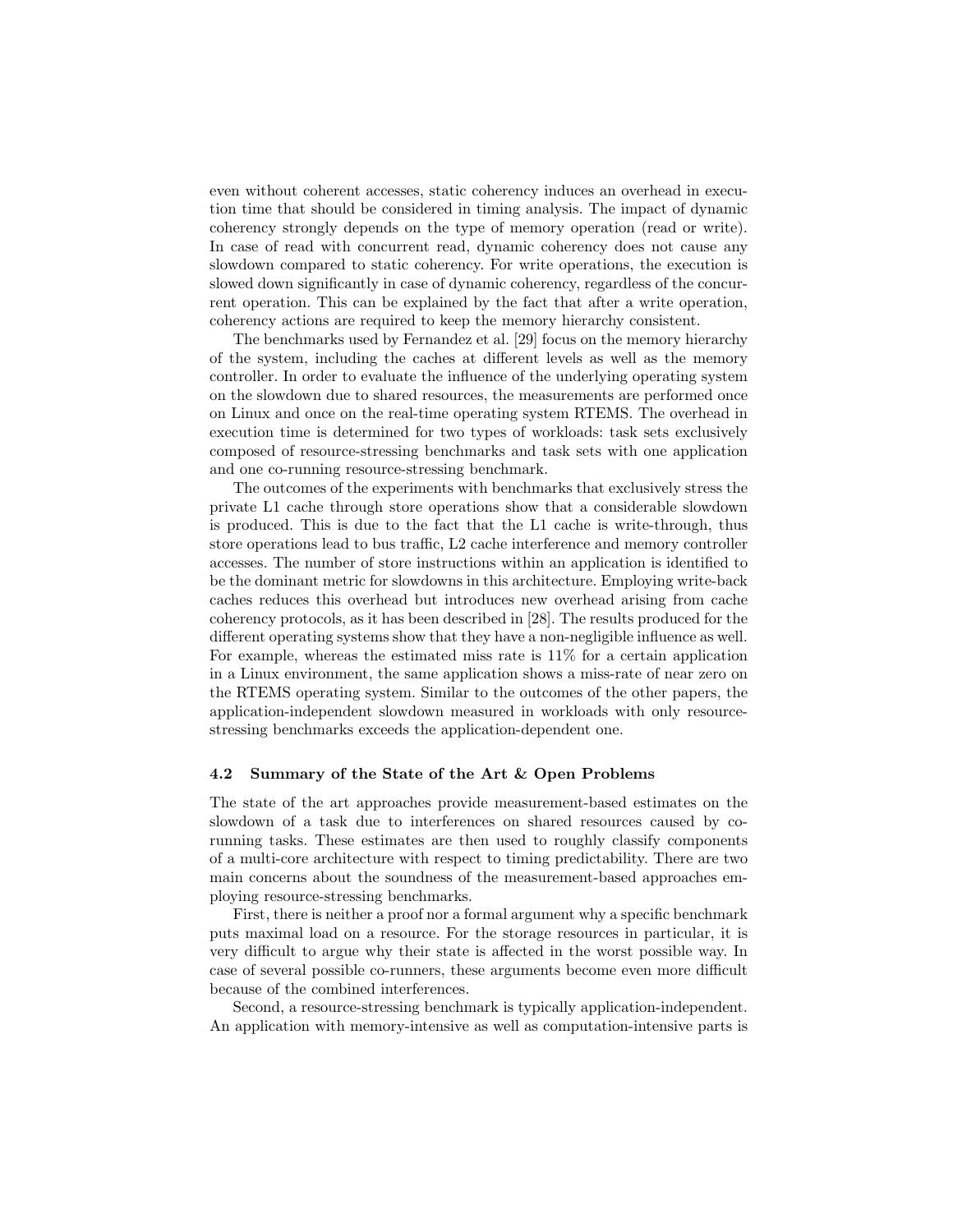neither slowed down maximally by a cache-stressing nor by a functional-unitstressing co-runner. To account for this behavior, either a sound combination of slowdowns obtained by different benchmarks or an application-specific benchmark is needed. Obtaining a sound combination of slowdowns, which we call compositionality issue, is hard because resources are not independent of each other. For example, a program that stresses the memory bus does also necessarily stress the last-level-cache. But, a benchmark that stresses several resources simultaneously cannot stress one particular resource in the worst possible way at the same time. We call the application-specific benchmark that causes the maximal slowdown worst companion. In general, the construction of this worst companion might be infeasible due to limited control over the hardware itself. Nevertheless, application-specific benchmarks might produce worse slowdowns than application-independent benchmarks which disproves the soundness of these measurement-based techniques.

Beyond the open questions concerning the soundness of the approaches, the usefulness of the obtained slowdowns is questionable. While a resource-stressing benchmark can cause slowdown factors of up to 20, in reality, applications are co-located with other applications that typically cause much less interferences on shared resources. Radojković et al. [27] demonstrate that the slowdown an application experiences with co-running resource-stressing benchmarks is significantly higher compared to other co-running applications.

An orthogonal research problem is the construction of supporting benchmarks that e.g. use cache prefetching to speed up the application. Analogously to the worst companion, one could aim at the construction of a best companion.

# 5 Conclusions

This survey has given an overview of the impact of the interference on shared resources on performance and performance estimation. Goals of the described approaches were performance estimation or performance improvement. Mainly, two types of resources were considered, bandwidth resources, e.g. buses, and storage resources, e.g. caches.

Performance estimation methods for multi-core systems with shared buses attempt to derive bounds on the overall access delays under different arbitration protocols. All use cumulative abstractions such as the number of bus accesses during bounded-length phases in tasks in a simplified task model. Different arbitration protocols have different worst-case scenarios in which bounds on the access delays are computed.

Static analysis of the cache behavior of shared caches is highly complex due to the large number of potential interleavings to be considered. Cache partitioning among the different tasks on different cores is used instead. Methods known from the single-core case can then be used. Performance of statically shared caches will suffer for systems with dynamically varying demands on memory. Dynamic cache partitioning is the answer. Existing approaches consider shared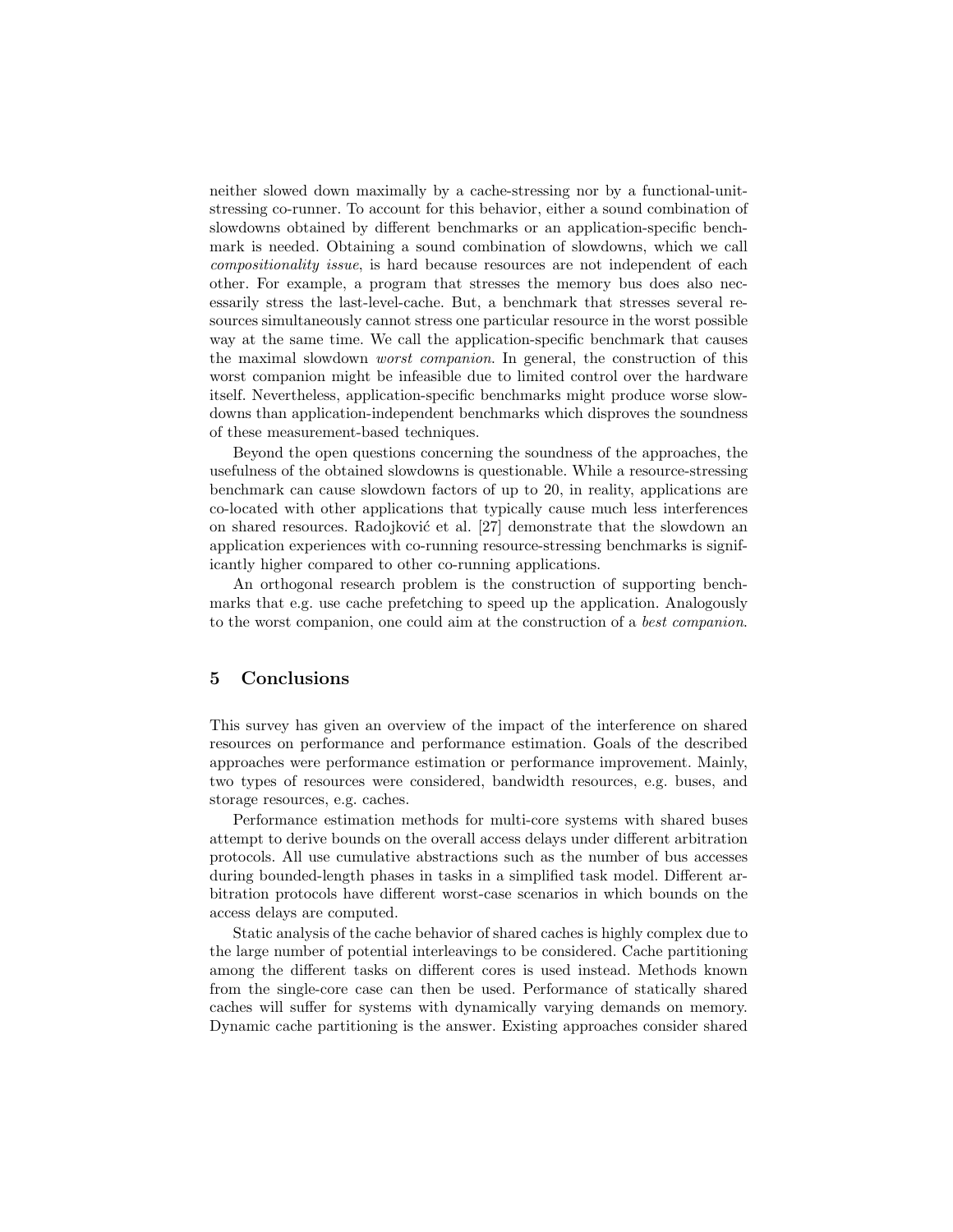caches in isolation and ignore the effect cache reloads and write backs have on the necessarily shared bus.

Several approaches attempt to construct resource-stressing benchmarks. Such a benchmark for a specific resource is meant to cause the maximal slowdown on a co-running application. In an interval of bounded length any resource can only be stressed to a degree that is a function of the interval length. The presented ways to design resource-stressing benchmarks do this in an intuitive, but ad-hoc way. They are independent of any particular application. It seems clear that a larger slowdown of a particular application can be achieved by an applicationspecific *worst companion*, which better exploits the available time to exercise stress on shared resources. Thus the existing resource-stressing benchmarks do not exhibit upper bounds on the interference. On the other hand, they are overly pessimistic: a co-running application will seldom exercise such a large stress on a shared resource.

## References

- 1. Ungerer, T., Cazorla, F., Sainrat, P., Bernat, G., Petrov, Z., Rochange, C., Quinones, E., Gerdes, M., Paolieri, M., Wolf, J., Casse, H., Uhrig, S., Guliashvili, I., Houston, M., Kluge, F., Metzlaff, S., Mische, J.: Merasa: Multicore execution of hard real-time applications supporting analyzability. IEEE Micro 30 (2010) 66–75
- 2. Wilhelm, R., Grund, D., Reineke, J., Schlickling, M., Pister, M., Ferdinand, C.: Memory hierarchies, pipelines, and buses for future architectures in time-critical embedded systems. IEEE Trans. on Computer-Aided Design of Integrated Circuits and Systems 28(7) (July 2009) 966–978
- 3. FlexRay Consortium: FlexRay. http://www.flexray.com/
- 4. BMW: BMW technology guide: Flex Ray. http://www.bmw.com/com/en/ insights/technology/technology\_guide/articles/flex\_ray.html
- 5. Robert Bosch GmbH: FlexRay communication controller IP. http://www. bosch-semiconductors.de/en/ipmodules/flexray/flexray.asp
- 6. Schranzhofer, A., Chen, J.J., Thiele, L.: Timing analysis for TDMA arbitration in resource sharing systems. In: Proceedings of the 2010 16th IEEE Real-Time and Embedded Technology and Applications Symposium. RTAS '10, Washington, DC, USA, IEEE Computer Society (2010) 215–224
- 7. Pellizzoni, R., Caccamo, M.: Impact of peripheral-processor interference on WCET analysis of real-time embedded systems. IEEE Transactions on Computers 59 (2010) 400–415
- 8. Pellizzoni, R., Schranzhofer, A., Chen, J.J., Caccamo, M., Thiele, L.: Worst case delay analysis for memory interference in multicore systems. In: Proceedings of the Conference on Design, Automation and Test in Europe. DATE '10, 3001 Leuven, Belgium, Belgium, European Design and Automation Association (2010) 741–746
- 9. Schranzhofer, A., Pellizzoni, R., Chen, J.J., Thiele, L., Caccamo, M.: Timing analysis for resource access interference on adaptive resource arbiters. In: Proceedings of the 2011 17th IEEE Real-Time and Embedded Technology and Applications Symposium. RTAS '11, Washington, DC, USA, IEEE Computer Society (2011) 213–222
- 10. Rosen, J., Andrei, A., Eles, P., Peng, Z.: Bus access optimization for predictable implementation of real-time applications on multiprocessor systems-on-chip. In: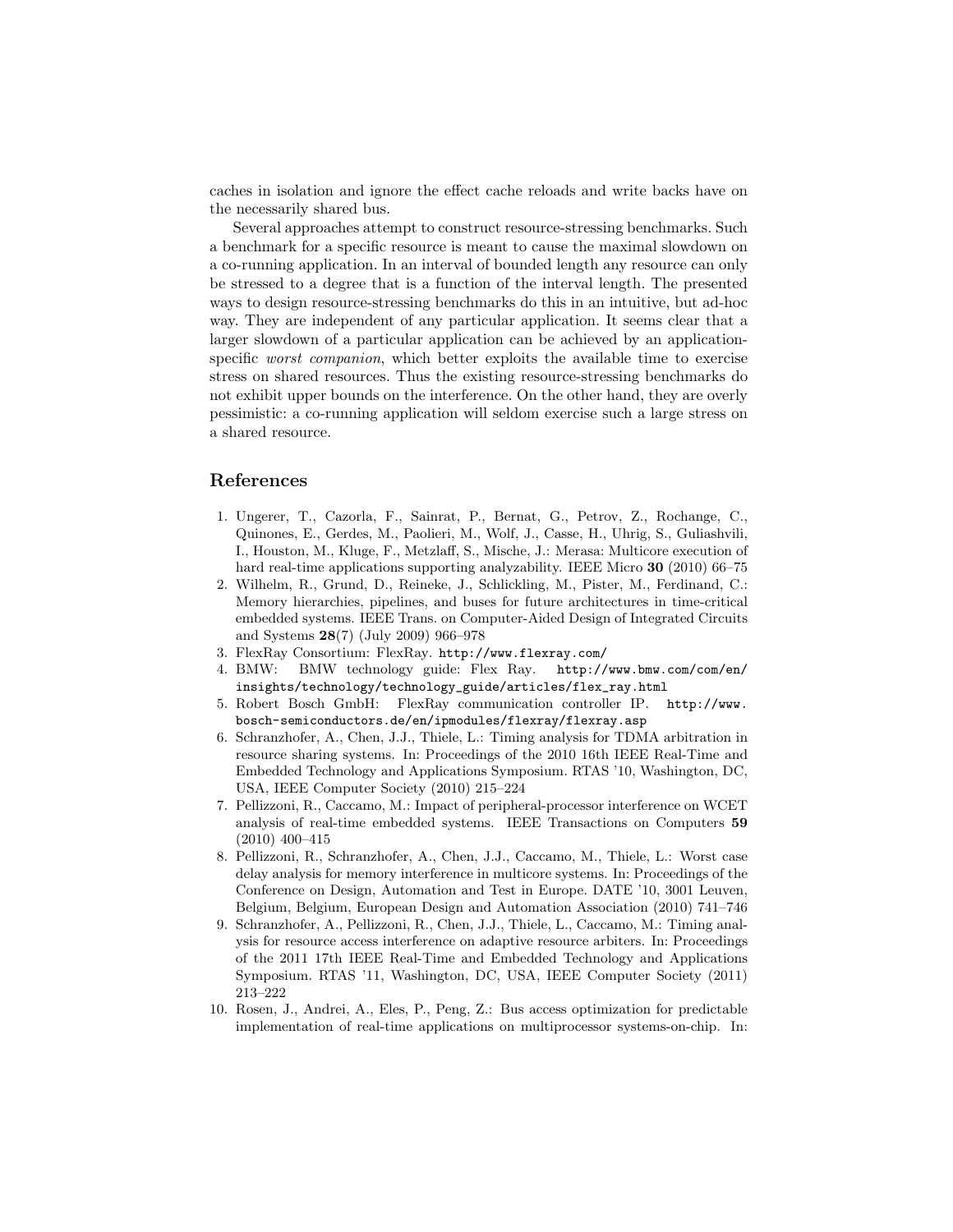Proceedings of the 28th IEEE International Real-Time Systems Symposium. RTSS '07, Washington, DC, USA, IEEE Computer Society (2007) 49–60

- 11. Boniol, F., Cassé, H., Noulard, E., Pagetti, C.: Deterministic execution model on COTS hardware. In: ARCS. (2012) 98–110
- 12. Cruz, R.L.: A calculus for network delay. IEEE Transactions on Information Theory 37(1) (1991) 114–141
- 13. Wandeler, E., Thiele, L., Verhoef, M., Lieverse, P.: System architecture evaluation using modular performance analysis: a case study. Int. J. Softw. Tools Technol. Transf. 8(6) (October 2006) 649–667
- 14. Reineke, J., Grund, D., Berg, C., Wilhelm, R.: Timing predictability of cache replacement policies. Real-Time Systems  $37(2)$  (2007) 99-122
- 15. Zhang, X., Dwarkadas, S., Shen, K.: Towards practical page coloring-based multicore cache management. In: Proceedings of the 4th ACM European conference on Computer systems. EuroSys '09, New York, NY, USA, ACM (2009) 89–102
- 16. Suhendra, V., Mitra, T.: Exploring locking & partitioning for predictable shared caches on multi-cores. In: Proceedings of the 45th annual Design Automation Conference. DAC '08, New York, NY, USA, ACM (2008) 300–303
- 17. Nesbit, K.J., Laudon, J., Smith, J.E.: Virtual private caches. SIGARCH Comput. Archit. News 35(2) (June 2007) 57–68
- 18. Qureshi, M.K., Patt, Y.N.: Utility-based cache partitioning: A low-overhead, highperformance, runtime mechanism to partition shared caches. In: IEEE/ACM International Symposium on Microarchitecture. MICRO '06, IEEE Computer Society (2006) 423–432
- 19. Xie, Y., Loh, G.H.: PIPP: promotion/insertion pseudo-partitioning of multi-core shared caches. In: Proceedings of the 36th annual international symposium on Computer architecture. ISCA '09, New York, NY, USA, ACM (2009) 174–183
- 20. Taylor, G., Davies, P., Farmwald, M.: The TLB slice a low-cost high-speed address translation mechanism. SIGARCH Comput. Archit. News 18(3a) (May 1990) 355–363
- 21. Tam, D., Azimi, R., Soares, L., Stumm, M.: Managing shared L2 caches on multicore systems in software. In: Workshop on the Interaction between Operating Systems and Computer Architecture. (2007)
- 22. Zhao, L., Iyer, R., Illikkal, R., Moses, J., Makineni, S., Newell, D.: CacheScouts: Fine-grain monitoring of shared caches in CMP platforms. In: Proceedings of the 16th International Conference on Parallel Architecture and Compilation Techniques. PACT '07, Washington, DC, USA, IEEE Computer Society (2007) 339–352
- 23. Guan, N., Stigge, M., Yi, W., Yu, G.: Cache-aware scheduling and analysis for multicores. In: Proceedings of the seventh ACM international conference on Embedded software. EMSOFT '09, New York, NY, USA, ACM (2009) 245–254
- 24. Akesson, B., Goossens, K., Ringhofer, M.: Predator: a predictable SDRAM memory controller. In: CODES+ISSS, ACM (2007) 251–256
- 25. Paolieri, M., Quiñones, E., Cazorla, F., Valero, M.: An analyzable memory controller for hard real-time CMPs. IEEE Embedded Systems Letters 1(4) (2010) 86–90
- 26. Reineke, J., Liu, I., Patel, H.D., Kim, S., Lee, E.A.: PRET DRAM controller: bank privatization for predictability and temporal isolation. In: Proceedings of the seventh IEEE/ACM/IFIP international conference on Hardware/software codesign and system synthesis. CODES+ISSS '11, New York, NY, USA, ACM (2011) 99– 108